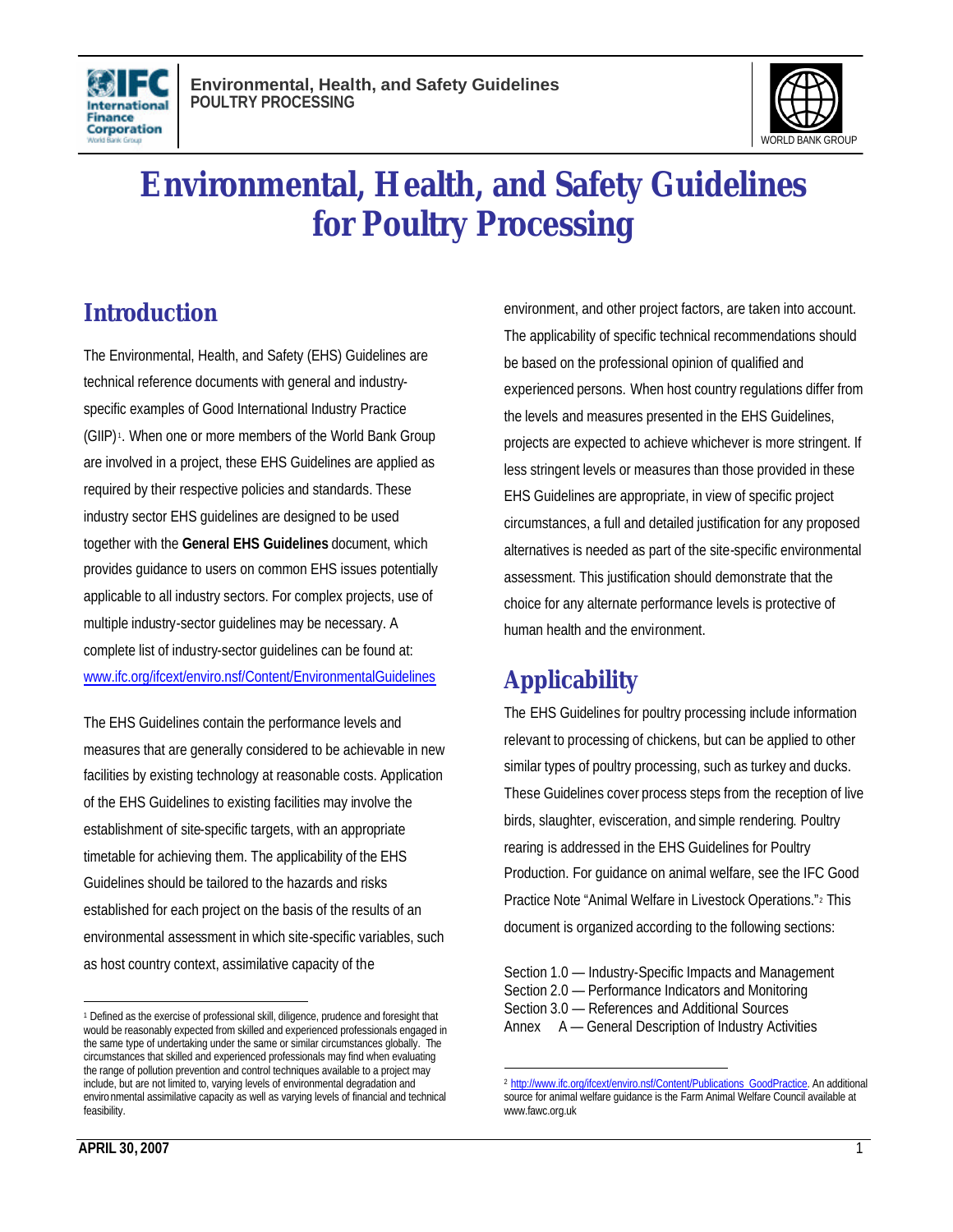



# **1.0 Industry-Specific Impacts and Management**

The following section provides a summary of EHS issues associated with the operations phase of poultry processing, along with recommendations for their management. Recommendations for the management of EHS issues common to most large industrial facilities during the construction and decommissioning phases are provided in the **General EHS Guidelines.** 

# **1.1 Environment**

EHS issues in poultry processing projects include:

- Solid organic wastes and by-products
- **Wastewater**
- Emissions to air
- Energy consumption

### **Solid Organic Wastes and By-products**

Slaughtering and rendering activities may generate significant quantities of organic waste. The carcass yield is, on average, 75 percent of the live bird weight. The resulting solid waste depends on the conversion rate of reprocessing the waste from slaughtering into saleable by-products.

Solid waste can be divided in to two groups: (1) low-risk material originating from healthy birds and, (2) high-risk material that has the potential to transfer disease to humans and animals. Examples of high-risk material include birds that died from causes other than slaughtering, birds or bird parts condemned as unfit for human consumption, and birds suspected of carrying a disease that can be transferred to animals (e.g. Newcastle

Disease). 3 Due to potential impacts to humans, birds suspected of being infected with Highly Pathogenic Avian Inluenza (HPIA), or birds that are confirmed to be infected with HPIA, should also be treated as high risk material. Specific guidance on the handling of these birds is provided below.

Recommended management methods to prevent and control generation of organic solid waste include the following:

- Halting feeding 6 to 10 hours<sup>4</sup> before transport to reduce the volume of excreta to be removed after transport or slaughter. Provision of adequate slurry storage capacity for excreta until it is transported for disposal or for use as agricultural fertilizer;
- Reprocessing as much of the low-risk and high-risk material as possible. Recommended guidance on handling of risk materials includes:
	- o Since disposal of high-risk material is typically conducted through off-site rendering in an energy intensive process, avoiding mixing low-risk and highrisk materials is recommended. A mixture of low-risk and high-risk materials should be classified as highrisk material and treated accordingly
	- Examples of reprocessing opportunities for low-risk material include use of feathers and down from waterfowl in garments and household items; use of heat treated products as animal feed for pigs, fish and shrimp production; and use of poultry feet for human consumption
- For low-risk material that cannot be reprocessed into byproducts, alternative treatments such as acidification, biogas production, use as agricultural fertilizers, and incineration should be considered. Incineration should only

<sup>&</sup>lt;sup>3</sup> A complete of the most relevant poultry disease can be found on the World Organization for Animal Health (OIE) website: http://www.oie.int/eng/en\_index.htm.

<sup>4</sup> UK Environment Agency (2001).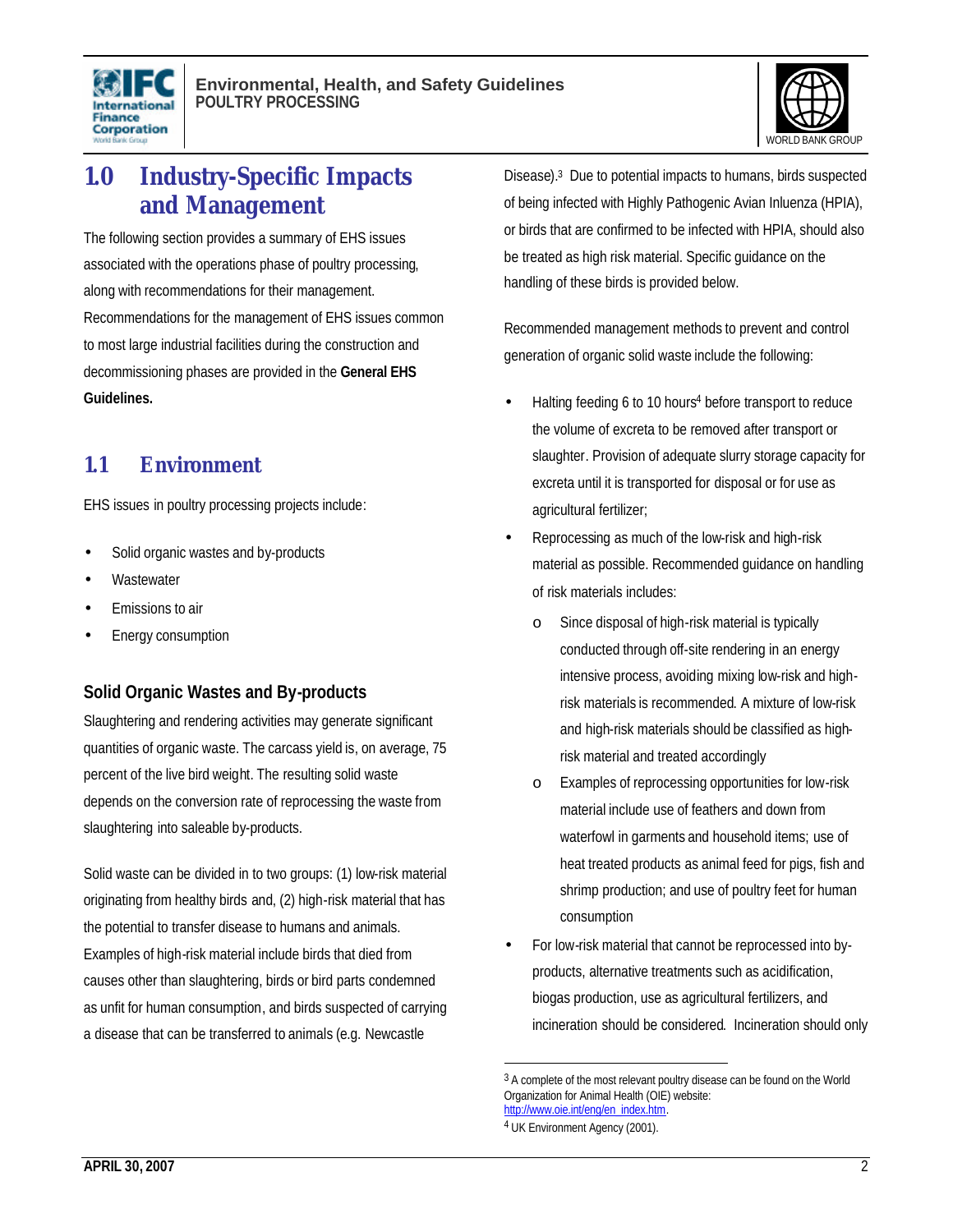



be conducted in permitted facilities operating under international recognized standards for pollution prevention and control.<sup>5</sup>

### *Highly Pathogenic Avian Influenza (HPAI)*

If a batch of birds delivered to the slaughterhouse is suspected of infection with Highly Pathogenic Avian Influenza (HPAI), the birds must be stored separately to avoid contact with healthy birds. HPAI should be suspected when the dead-on-arrival (DOA) frequency is abnormally high, and in connection with other symptoms (e.g. discoloring of the head and tail regions and respiratory problems). The presence of HPAI should be considered when heat stress and other poultry diseases can be excluded as the cause of high DOA frequency.

In general, birds suspected of HPAI infection are killed. Suspected dead birds, as well as all birds which have arrived at the slaughterhouse at a later time than the suspected birds, are kept isolated until testing has established their HPAI status.

If HPAI is confirmed, the entire carcass of the dead birds should be handled as high risk material and transported safely to a rendering facility. Trucks and equipment (e.g. crates and racks) used for transport, as well as personnel, should be thoroughly cleaned and disinfected to prevent disease transmission from one farm to another. The transport route should avoid areas with high density of poultry to reduce the risk of spreading the virus. The slaughterhouse should be cleaned and disinfected, and a minimum operational shutdown of 24 hours should be applied. Personnel working in close proximity should take necessary protective measures as detailed in the Occupational Health and Safety section (see below).<sup>6</sup>

#### *Sludge Treatment and Disposal*

Poultry processing operators should consider the following measures to minimize sludge generated from wastewater treatment processes:

- Reuse of high-quality, low risk by-products (e.g. screened materials), and suspended solids and emulsified fats from flotation that are separated during pretreatment processes (e.g. for pet food manufacturing);
- Use of aerobic stabilization or anaerobic digestion. If biogas is produced, blood, fat, and manure are good sources of organic materials. Anaerobic stabilization improves the sludge applicability for agricultural use. Pathogens present in the sludge can be destroyed during controlled anaerobic digestion (biogas) or aerobic treatment (composting);
- Disposal of fat at landfills if it can not be used for biogas production.

### **Wastewater**

### *Industrial Process Wastewater*

Poultry processing activities require large amounts of high quality water for process cleaning and cooling. Process wastewater generated during these activities typically has high biochemical and chemical oxygen demand (BOD and COD) due to the presence of organic material such as blood, fat, flesh, and excreta. In addition, process wastewater may contain high levels of nitrogen, phosphorus, residues of chemicals such as chlorine used for washing and disinfection, as well as various pathogens including salmonella and campylobacter.

Recommended techniques to minimize generation of wastewater include:

<sup>&</sup>lt;sup>5</sup> Examples of key environmental issues associated with incinerations facilities are available in the IFC EHS Guidelines for Waste Management Facilities. 6 Based on guidelines provided in articles 36-39 of Council Directive 2005/94/EC, and recommendations by the Danish Veterinary and Food Administration.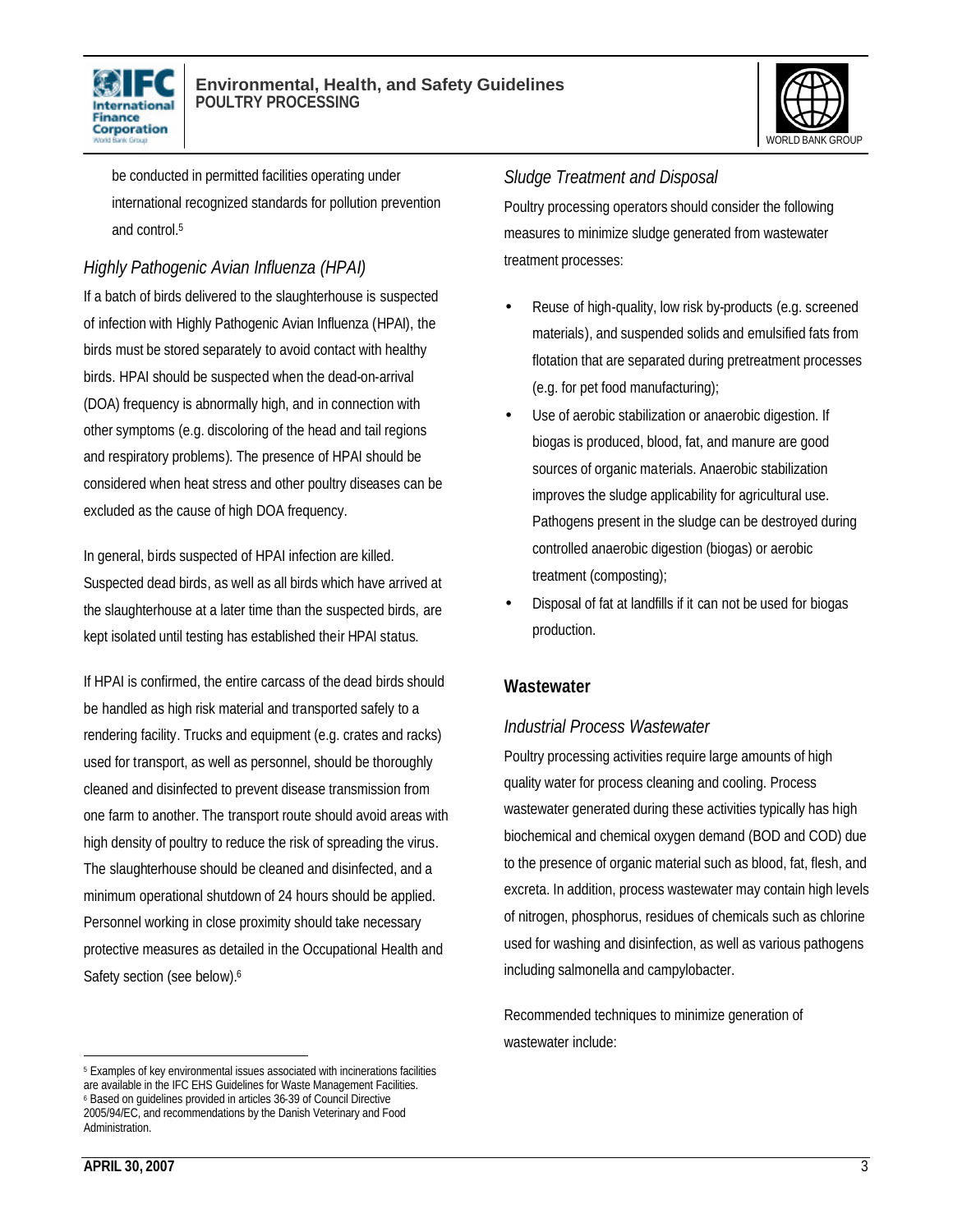



- Removal of solid organic waste from transport equipment before rinsing and washing. Organic materials should be collected separately for recycling;
- Use of grids and screens in the factory floor to prevent solid organic material from entering the wastewater collection channels;
- Ensuring that leakage from animal by-product storage containers is avoided (e.g. preventive maintenance, corrosion inspection);
- Use of dripping trays to collect blood and ensure that it is transported to the blood tank rather than into the wastewater stream;
- Consider use of steam scalding of birds to avoid excessive wastewater generation from scalding tanks;
- Where scalding tanks are used, ensuring the entry of birds to the scalding tank does not cause overflow of the tank liquid. Drippings from birds leaving the scalding tank and from overflows should be collected and reused in the scalding tank;
- Regular adjustment of evisceration machinery to reduce accidental release of fecal matter due to the rupture of birds' intestinal tract (resulting in the need for frequent rinsing);
- Where feasible, transportation of organic material using vacuum pumps instead of water transport;
- Application of appropriate tank and equipment cleaning procedures. Cleaning-in-Place (CIP) procedures are useful to reduce chemical, water, and energy consumption in cleaning operations;
- Choosing cleaning agents and application rates that do not have adverse impacts on the environment, or on wastewater treatment processes and sludge quality for agricultural application.

### *Process Wastewater Treatment*

Techniques for treating industrial process wastewater in this sector include grease traps, skimmers or oil water separators for separation of floatable solids; flow and load equalization; sedimentation for suspended solids reduction using clarifiers; biological treatment, typically anaerobic (if high in organic content) followed by aerobic treatment, for reduction of soluble organic matter (BOD); biological nutrient removal for reduction in nitrogen and phosphorus; chlorination of effluent when disinfection is required; dewatering and disposal of residuals; in some instances composting or land application of wastewater treatment residuals of acceptable quality may be possible. Additional engineering controls may be required to (i) remove parasitic eggs or spores from influent that may pass through treatment system untreated, and (ii) contain and neutralize nuisance odors.

Management of industrial wastewater and examples of treatment approaches are discussed in the **General EHS Guidelines**. Through use of these technologies and good practice techniques for wastewater management, facilities should meet the Guideline Values for wastewater discharge as indicated in the relevant table of Section 2 of this industry sector document.

*Other Wastewater Streams & Water Consumption* Guidance on the management of non-contaminated wastewater from utility operations, non-contaminated stormwater, and sanitary sewage is provided in the **General EHS Guidelines**. Contaminated streams should be routed to the treatment system for industrial process wastewater. Elevated consumption of high quality water is characteristic of poultry processing. Water is used for cleaning vehicles, rinsing carcasses and by-products, cooling, transporting the product during production processes, and cleaning and sterilizing equipment and process areas. Recommended techniques to reduce and manage water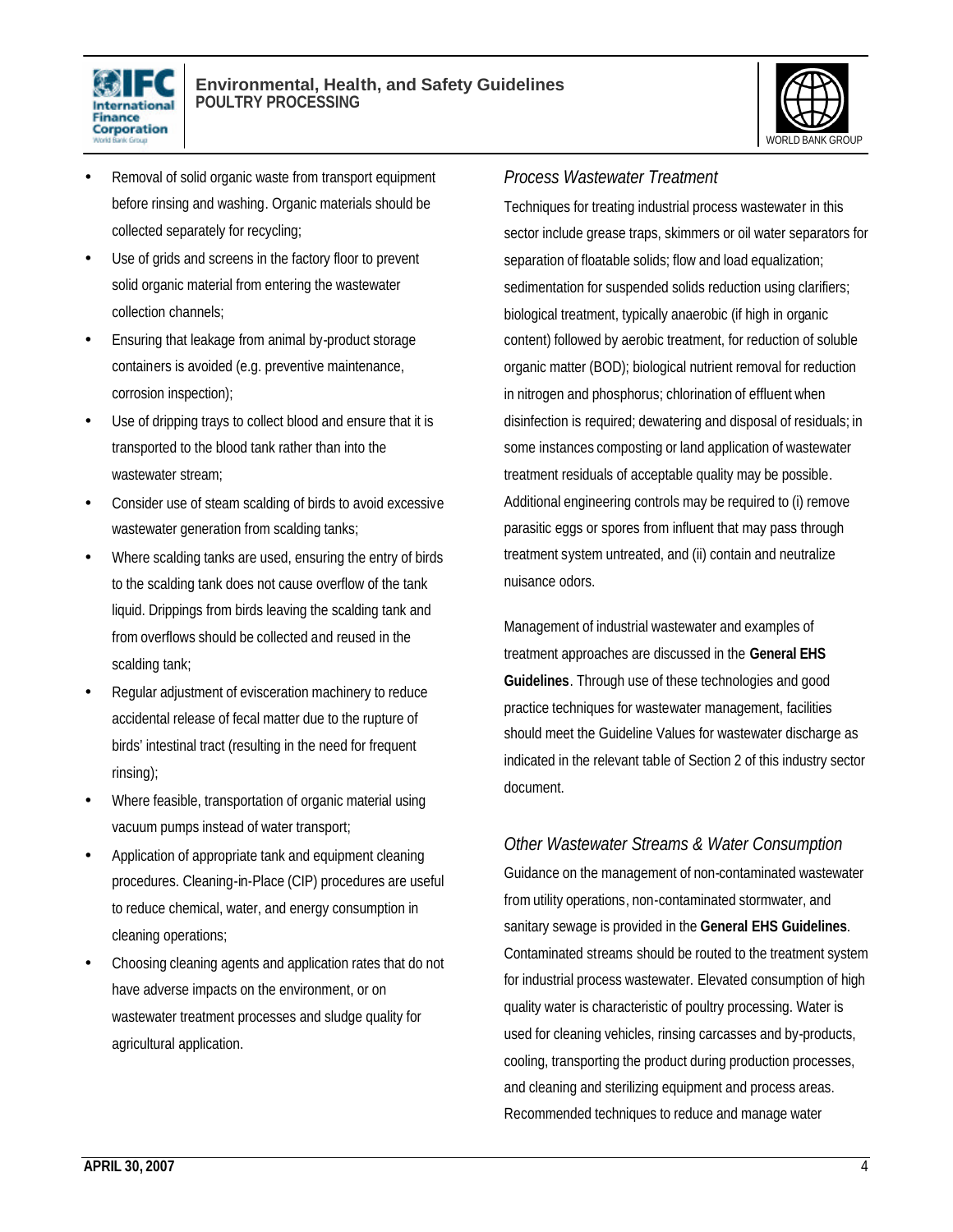



consumption, especially where it may be a limited natural resource, are provided in the **General EHS Guidelines.** Specific water consumption recommendations for poultry processing operations include:

- Optimizing water consumption for rinsing and cooling without jeopardizing food safety;
- Where hygiene regulations permit, replacing transport of products and by-products that use water as a media (e.g. feathers after the plucking operation has taken place) with mechanical transport;
- Dry cleaning process areas with a scraper, broom, or specially designed vacuum cleaner before cleaning with water;
- Considering the use of an ice-water mixture in the counter flow water chiller to reduce the required volume of cooling water. (Note that this will likely increase energy consumption.)
- If feasible, replacing counter flow water chiller by air cooling to reduce water consumption. (Note that this will likely increase energy consumption.)

### **Emissions to Air**

Air emissions from combustion sources, such as boiler houses and generators for electric power, are addressed in the **General EHS Guidelines.** Air emission issues of concern in this sector are mainly associated with odor.

### *Odor Prevention and Control*

Major process odor sources include scalding, live bird handling, wastewater treatment, and rendering. Other sources of odors include by-products, blood collection tanks, manure piles, and fat traps.

Recommended measures to prevent the generation of odor emissions include:

- Maintenance of clean live bird handling areas by removing fecal matter and dead birds on a daily basis;
- Emptying and cleaning fat traps frequently;
- Reducing the inventory of raw carcasses, waste, and byproducts and minimizing any storage to short periods of time in a cold, closed, well-ventilated area. Dead birds, waste, and byproducts should not be stored in open spaces, where possible;
- Sealing off animal by-products during transport and transporting blood in insulated containers to reduce temperature increase;
- Where feasible, installation of rendering equipment in enclosed buildings operated under negative air pressure.

Recommended measures to control odor emissions include:

- Use of exhaust stack heights from rendering and smoking processes that are consistent with Good Engineering Practice (GEP) as described in the **General EHS Guidelines**;
- If the facility is in close proximity to residential areas, the use of wet scrubbers to remove odor emissions should be considered. Wet scrubbers are used to remove odors with a high affinity to water, such as ammonia emitted during the rendering process.

# **Energy Consumption**

Poultry processing facilities use energy to heat water and produce steam for process applications, cleaning purposes, and for the operation of mechanical and electrical equipment, refrigeration, and air compressors. In addition to the energyefficiency recommendations presented in the **General EHS Guidelines**, recommended improvements in the poultry processing sector include: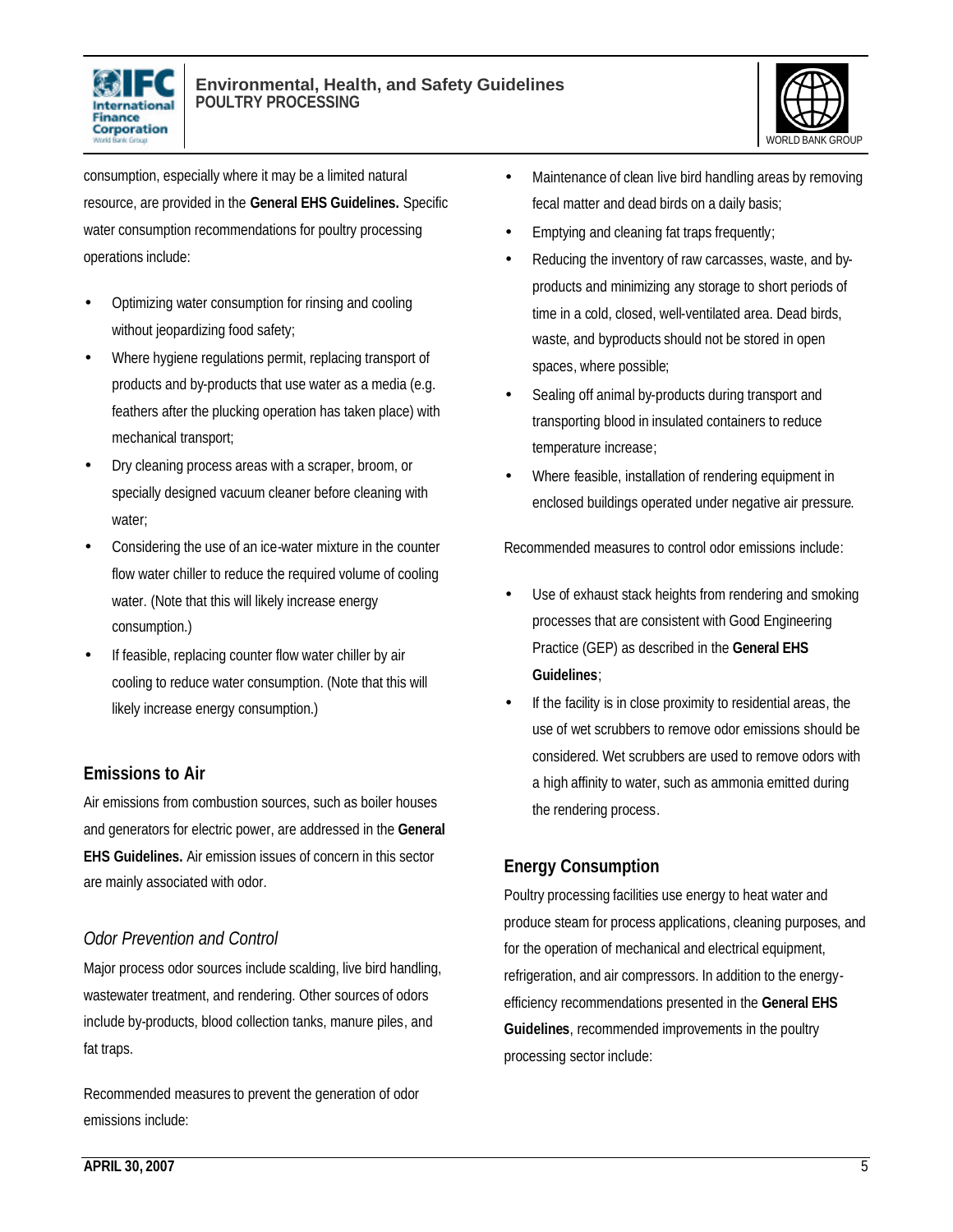



- Coverage and insulation of scalding tanks; control of water levels and recirculation of water; use of steam rather than scalding for poultry processing; and use of insulated sterilizers to sterilize knives and other equipment;
- Improvement in cooling efficiency by insulating refrigeration room/ areas and doors; installation of an automatic doorclosing mechanism (e.g. micro-switches); use of airlocks; and setting alarms to alert operators when chill room doors and external loading doors are left open;
- Recovery of evaporative energy in the rendering process through the use of multi-effect evaporators.<sup>7</sup>

# **1.2 Occupational Health and Safety**

Occupational health and safety issues during the operation of poultry processing facilities primarily include the following:

- Physical hazards
- Biological hazards
- Chemical hazards
- Exposure to heat and cold
- Exposure to noise and vibrations

### **Physical Hazards**

Physical hazards include exposure to same-level fall hazards due to slippery conditions, the use of machines and tools, and collisions with internal transport equipment (e.g. forklift trucks and containers). Guidance on general workplace conditions, including design and maintenance of working and walking surfaces to prevent slips and falls, is presented in the **General EHS Guidelines**. Additional, industry-specific recommendations include<sup>8</sup> :

- Implementation of proper design and management of floor and equipment by:
	- o Ensuring that the process layout reduces opportunities for process activities to cross paths, thus avoiding collisions and falls
	- o Demarcating transport corridors and working areas, and installing handrails on platforms, ladders, and stairs
	- o Grounding all electrical equipment and installations in wet rooms
	- o Avoiding spillage and leakage of product or wastes, and implementing cleaning procedures, including drying wet floors after cleaning
	- o Avoiding uneven floor surfaces
	- o Ensuring adequate lighting in all work areas
	- o Optimizing the temperature or providing appropriate personal protective equipment (PPE) at workstations, as the risk of injury is greater when working in a cold environment
	- o Training workers in the use of cutting equipment, including the proper use of machine safety devices, and PPE for cutting activities (e.g. metallic gloves and leather aprons) , and protective footwear with rubber soles
	- o Ensuring that moving parts on conveyor belts, packaging and skinning machinery, and gizzard peelers are properly safeguarded

# *Lifting, Carrying, and Repetitive Work*

Poultry processing activities may give rise to a variety of situations in which workers can be exposed to lifting, carrying, and repetitive work, and work posture injuries.<sup>9</sup> Such situations include heavy lifting involved in live catch and shackling birds;

 $\overline{a}$ 7 UNEP (2000).

<sup>&</sup>lt;sup>8</sup> Further industry specific guidance for the prevention and control of accidents in this sector is available from U.S. Department of Labor, Occupational Safety and

<sup>1</sup> Health Administration (OSHA) Poultry Processing Industry e-Tool available at: http://www.osha.gov/SLTC/etools/poultry/index.html <sup>9</sup> Ibid.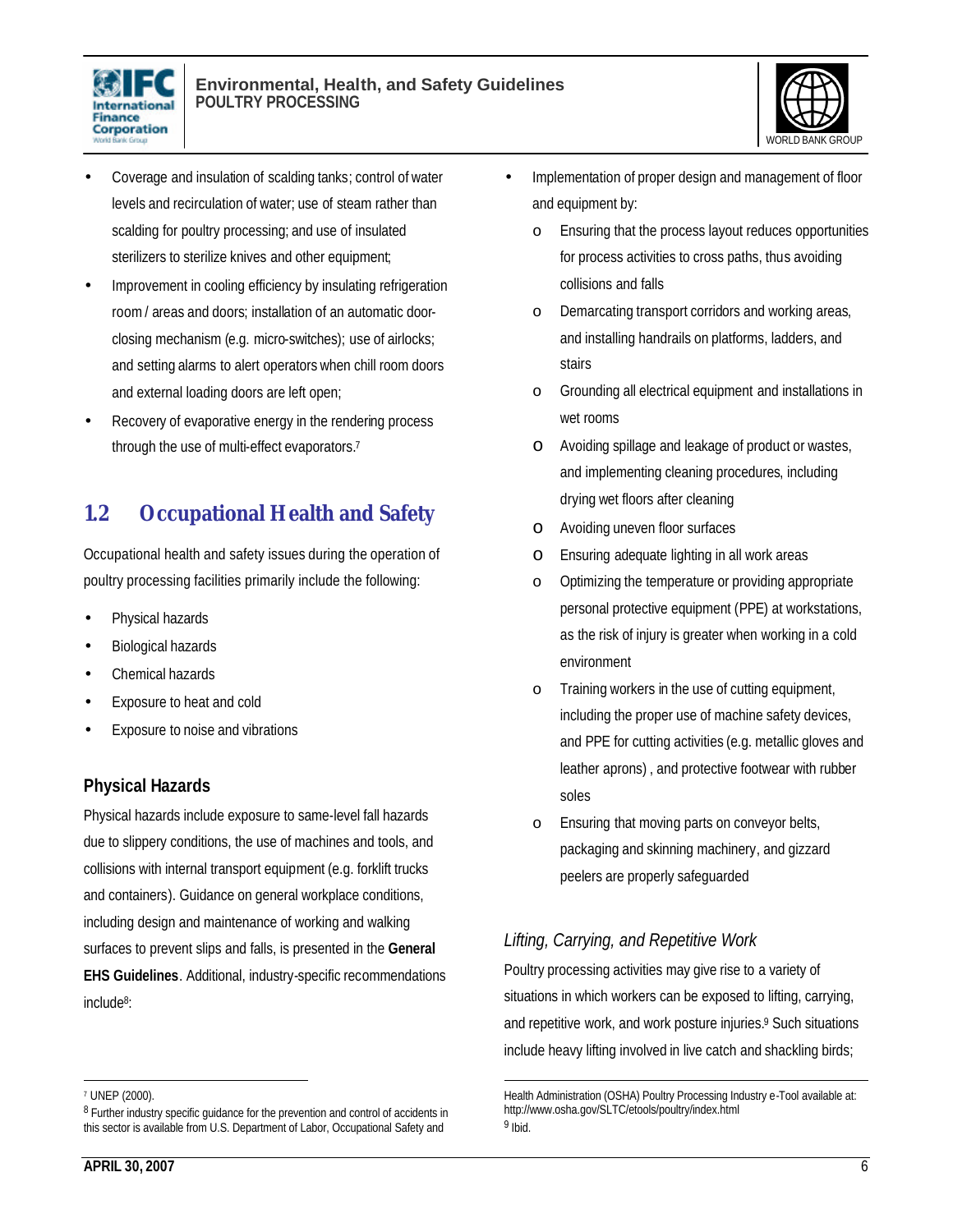



manual lifting of boxes; and pushing or pulling carts and manually operated fork lifts used for internal transport of poultry.

Examples of repetitive work include boning and operating machinery (e.g. slicing and vacuum packing machines). Poor working postures may result from the design of the workspace, furniture, machinery, and tools. Recommended prevention and control measures for repetitive work are discussed in the **General EHS Guidelines**. Industry-specific measures for poultry processing include the following:

- Reducing repetitive work operation by job rotation (e.g. live bird handling activities);
- Installation of gas stunning machines to facilitate bird shackling;
- Mechanizing manual processes (e.g. slaughtering and boning) if possible, including the use of electric cutting equipment.

### **Biological Hazards**

Workers involved in operations requiring bird handling may be exposed to dust, biological, and microbiological agents. This may result in eye and skin irritations, allergic reactions, and Newcastle Disease or ornithosis. Pathogens including salmonella and campylobacter may cause skin and respiratory tract infections. Specific precautions need to be taken by workers that come into contact with birds that are suspected or confirmed of contamination with HPAI. Recommended industryspecific measures to control worker exposure to biological hazards include:

- Installation of exhaust ventilation at the source of dust and gases (e.g. the live bird handling area);
- Work rotation strategies to reduce occupational exposure to biological hazards;
- Avoiding dust and aerosol generating activities (e.g. use of compressed air or high pressure water for cleaning) and, where this is not possible, providing proper ventilation of enclosed or semi-enclosed areas to reduce or eliminate exposure to dust and aerosols;
- Providing workers with PPE appropriate for the activity (e.g. gloves, ventilated helmets, and other equipment in high-risk operations, such as live bird handling);
- Ensuring physical segregation of work and welfare facilities to maintain worker personal hygiene;
- Prohibition of smoking or eating in the workplace;
- Provision of washing facilities for workers.

Personnel working in close contact with birds that are suspected or confirmed of contamination with HPAI should protect themselves by:

- Use of appropriate PPE including face masks approved for virus protection, protective eyewear, rubber gloves, and disposable protective clothing that covers the entire body;
- Regular handwashing with soap and alcohol;
- Use of antivirus drugs (e.g. Tamiflu) for personnel working with birds and products suspected of infection with HPAI. In general, personnel should be vaccinated every year against human influenza to minimize the risk of recombination of human and avian influenza strains.

### **Chemical Hazards**

Exposure to chemicals (including gases and vapors) typically involves chemical-handling activities related to cleaning operations and disinfection of process areas, in addition to the maintenance of heating (thermal oils) and cooling systems (ammonia). Recommended measures to prevent and control exposure to chemicals are discussed in the **General EHS Guidelines**.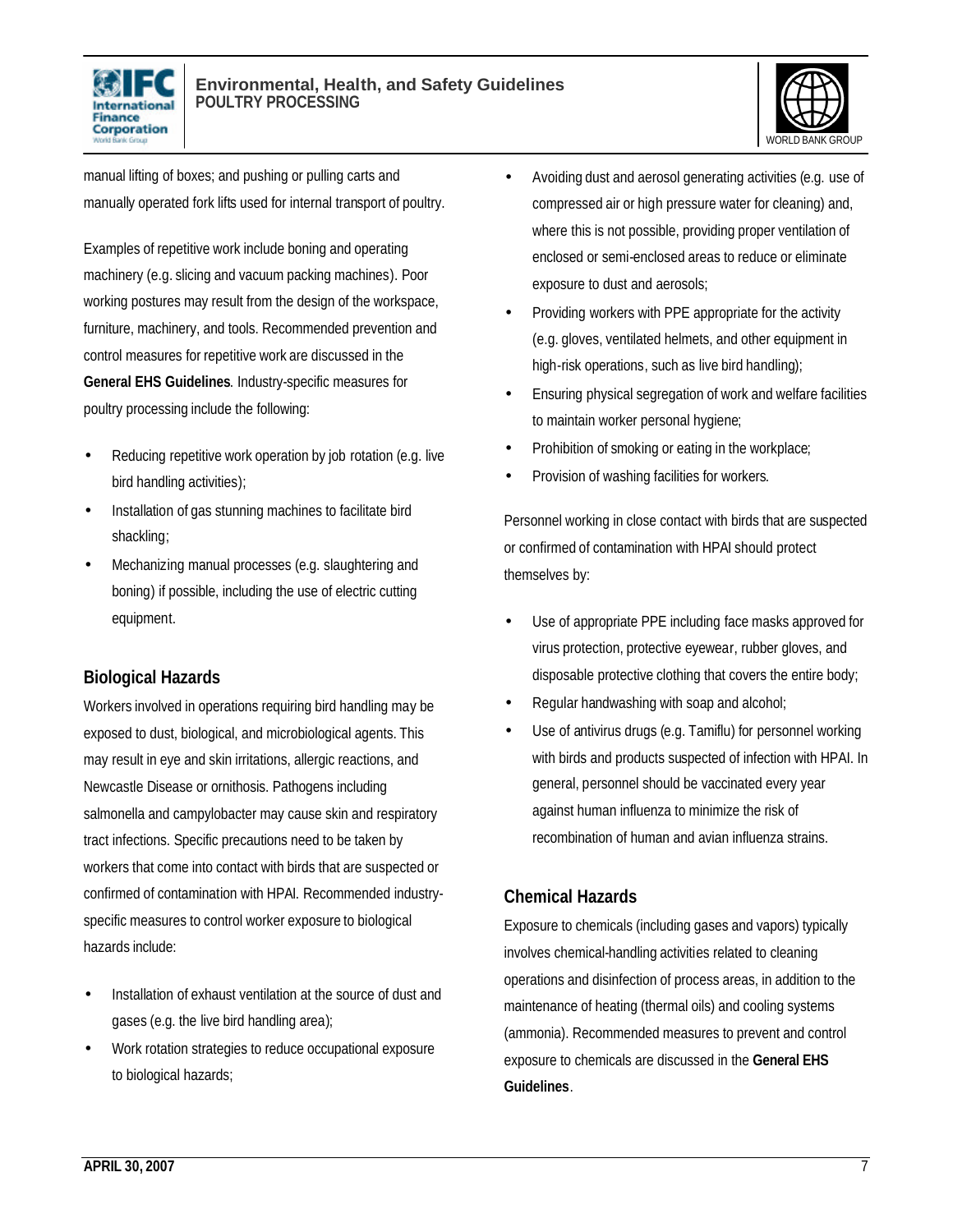



### **Heat and Cold**

Potential occupational impacts from exposure to heat and cold include heat from scalding and other operations, and cold in refrigeration areas and rooms. Recommendations for the management of exposure to heat and cold are presented in the **General EHS Guidelines**.

### **Noise and Vibration**

Noise and vibration exposure may result from proximity to noisy machinery such as compressors, automatic packing machinery, condensers, ventilation units, and pressurized air, among other sources. Recommendations for noise management are addressed in the **General EHS Guidelines.**

# **1.3 Community Health and Safety**

Community health and safety impacts during the construction and decommissioning of poultry processing facilities are common to those during the construction of other industrial facilities, and are discussed in the **General EHS Guidelines**.

# **Food Safety Impacts and Management**

A robust food safety program can protect a company from product adulteration, contamination, and the impacts of food recalls that can damage a viable business. If products can be traced to specific lot numbers, recall is a matter of tracking and removing all foods associated with specific lot numbers.

Poultry processing should be performed according to internationally recognized food safety standards consistent with the principles and practice of Hazard Analysis and Critical Control Point System (HACCP) <sup>10</sup> and Codex Alimentaria.<sup>11</sup> In addition, recommended food safety principles and measures include:

- Ensuring the cooling chain is unbroken for sensitive products requiring refrigeration;
- As far as possible, ensuring full traceability of all materials and products throughout the supply chain;
- Adequate veterinary inspection, including examination of vaccination certificates for the animals in the supply chain;
- Compliance with veterinary regulations and precautions to be taken for waste, sludge, excreta, and by-products;
- Establishment of appropriate laboratory facilities to undertake testing of swabs, products, and processes;
- Regular testing of staff for salmonella (and other diseases)
- Full institutionalization of HACCP prerequisites throughout the supply / production chain including:
	- o Sanitation
	- o Good Management Practices (GMPs)
	- o Pest control
	- o Chemical control
	- o Allergen control
	- o Customer complaints mechanism
	- o Traceability and recall

In addition, the HACCP program should consider industryspecific issues for poultry processing such as the risk of pathogens (e.g. salmonella, campylobacter, and listeria monocytogenes); drug and chemical residues; and metal fragments from processing machinery.

<sup>•</sup> Respecting "clean" and "dirty" zoning, designed in accordance with HACCP prerequisites (e.g. sanitary standard operating procedures as discussed below);

 $\overline{a}$ <sup>10</sup> ISO (2005).

<sup>11</sup> FAO and WHO (1962–2005).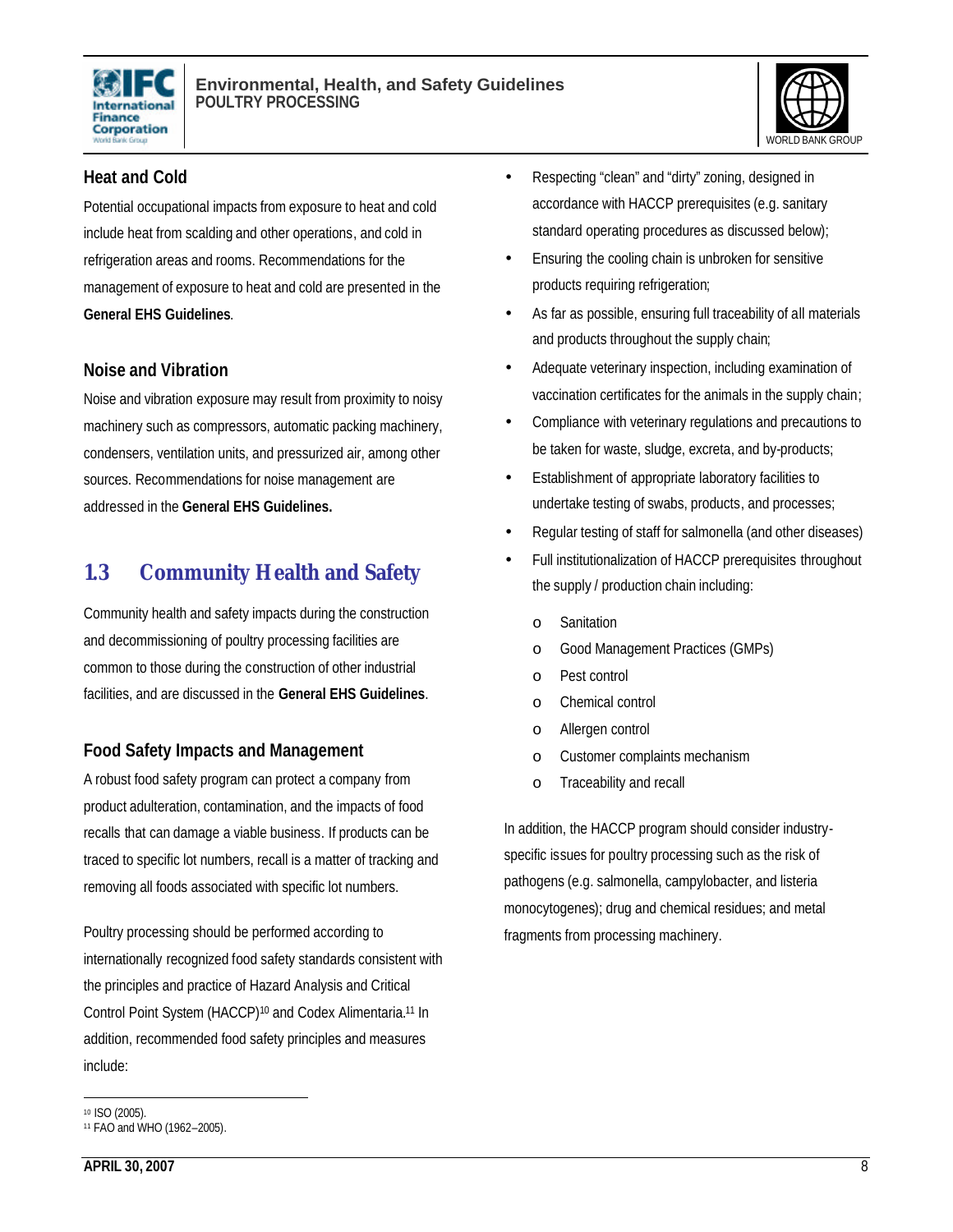



# **2.0 Performance Indicators and Monitoring**

# **2.1 Environment**

### **Emissions and Effluent Guidelines**

Table 1 presents effluent guidelines for the poultry processing sector. Guideline values for process emissions and effluents in this sector are indicative of good international industry practice as reflected in relevant standards of countries with recognized regulatory frameworks. These guidelines are achievable under normal operating conditions in appropriately designed and operated facilities through the application of pollution prevention and control techniques discussed in the preceding sections of this document.

| Table 1. Effluent levels for poultry processing |                                              |                          |  |  |  |  |  |
|-------------------------------------------------|----------------------------------------------|--------------------------|--|--|--|--|--|
| <b>Pollutant</b>                                | Unit                                         | <b>Guideline Value</b>   |  |  |  |  |  |
| рH                                              | рH                                           | $6 - 9$                  |  |  |  |  |  |
| BOD <sub>5</sub>                                | mq/l                                         | 50                       |  |  |  |  |  |
| COD                                             | mq/l                                         | 250                      |  |  |  |  |  |
| <b>Total nitrogen</b>                           | mq/l                                         | 10                       |  |  |  |  |  |
| Total phosphorus                                | mq/l                                         | $\overline{\mathcal{L}}$ |  |  |  |  |  |
| Oil and grease                                  | mq/l                                         | 10                       |  |  |  |  |  |
| <b>Total suspended solids</b>                   | mg/l                                         | 50                       |  |  |  |  |  |
| Temperature increase                            | $\circ$ C.                                   | < 3 <sup>b</sup>         |  |  |  |  |  |
| Total coliform bacteria                         | MPN <sup>a</sup> / 100 ml                    | 400                      |  |  |  |  |  |
| Active Ingredients /<br><b>Antibiotics</b>      | To be determined on a case specific<br>hasis |                          |  |  |  |  |  |
| Notes:                                          |                                              |                          |  |  |  |  |  |

a MPN = Most Probable Number

**<sup>b</sup>**At the edge of a scientifically established mixing zone which takes into account ambient water quality, receiving water use, potential receptors and assimilative capacity

These levels should be achieved, without dilution, at least 95 percent of the time that the plant or unit is operating, to be calculated as a proportion of annual operating hours. Deviation from these levels in consideration of specific local project conditions should be justified in the environmental assessment.

Effluent guidelines are applicable for direct discharges of treated effluents to surface waters for general use. Site-specific discharge levels may be established based on the availability and conditions in use of publicly operated sewage collection and treatment systems or, if discharged directly to surface waters, on the receiving water use classification, as described in the **General EHS Guidelines**.

Emissions guidelines are applicable to process emissions. Combustion source emissions guidelines associated with steam- and power-generation activities from sources with a capacity equal to or lower than 50 Megawatt thermal (MWth) are addressed in the **General EHS Guidelines. L**arger power source emissions are addressed in the **EHS Guidelines for Thermal Power.** Guidance on ambient considerations based on the total load of emissions is provided in the **General EHS Guidelines**.

### **Resource Use**

Tables 2 and 3 provide examples of resource consumption indicators for energy, water, materials, and waste in this sector. Industry benchmark values are provided for comparative purposes only and individual projects should target continual improvement in these areas.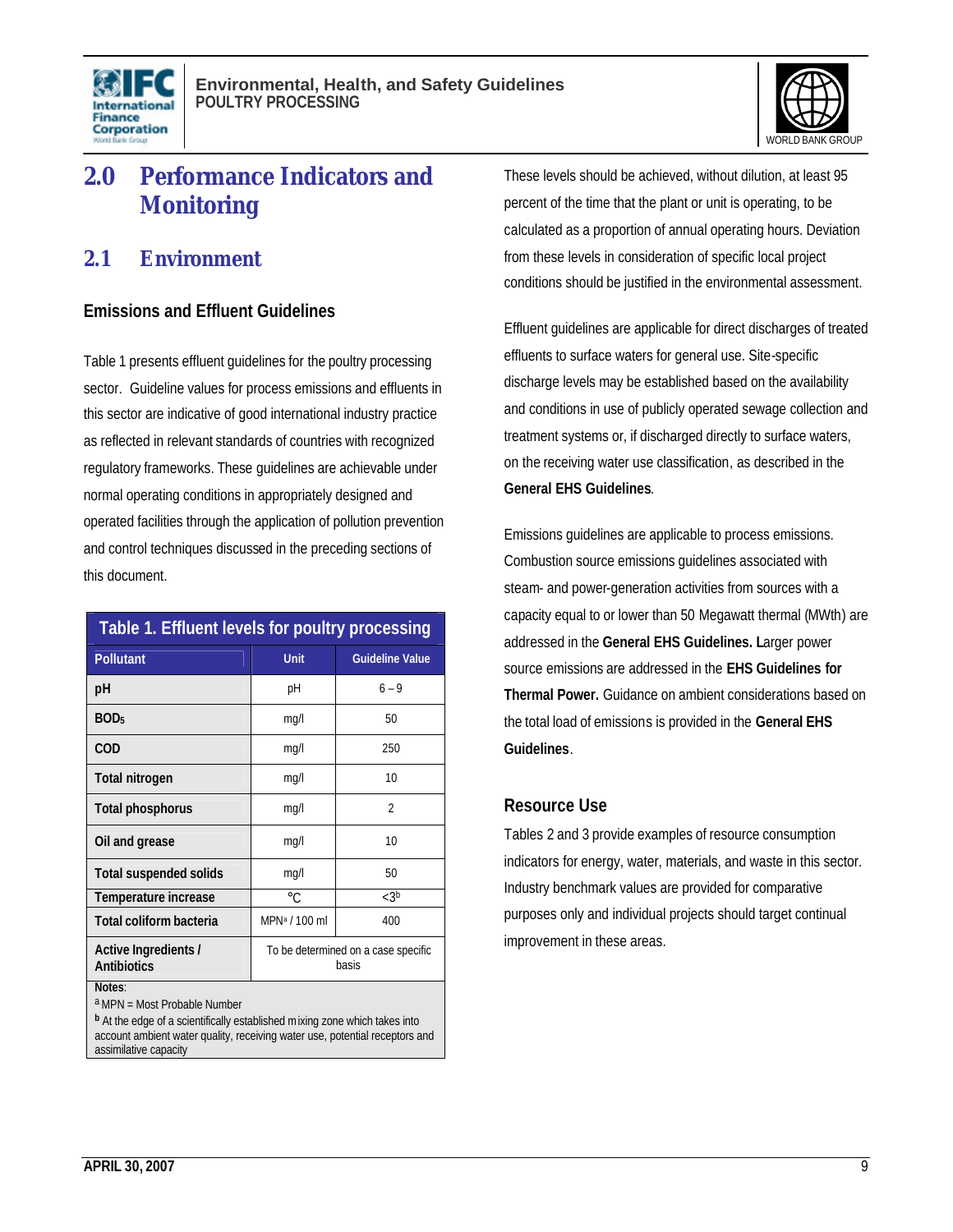

| <b>Table 2. Byproduct and Waste Generation</b> |                         |                       |                      |  |  |  |  |  |
|------------------------------------------------|-------------------------|-----------------------|----------------------|--|--|--|--|--|
| <b>Outputs per Unit</b><br>of Product          | <b>Unit</b>             | Industry <sup>a</sup> | Denmark <sup>b</sup> |  |  |  |  |  |
| Waste                                          |                         |                       |                      |  |  |  |  |  |
| Solid organic<br>waste                         |                         |                       | $3 - 8$ *            |  |  |  |  |  |
| <b>Byproduct for</b><br>rendering              | g/head                  |                       | 510                  |  |  |  |  |  |
| Packaging<br>waste                             |                         |                       | 15                   |  |  |  |  |  |
| <b>Yield Process</b><br><b>Figures</b>         |                         |                       |                      |  |  |  |  |  |
| <b>Blood</b>                                   |                         | 3                     | 3.5                  |  |  |  |  |  |
| Feathers                                       |                         | 5.5                   | 8.8                  |  |  |  |  |  |
| Head                                           |                         | 3                     | 3                    |  |  |  |  |  |
| Feet                                           |                         | 3                     | 3.9                  |  |  |  |  |  |
| <b>Hocks</b>                                   |                         | 5                     |                      |  |  |  |  |  |
| Shank                                          | % of whole<br>bird live | $\overline{2}$        |                      |  |  |  |  |  |
| Intestine                                      | weight                  | 6                     | $8***$               |  |  |  |  |  |
| Neck skin                                      |                         | 1.5                   |                      |  |  |  |  |  |
| <b>Neck</b>                                    |                         | $\overline{2}$        |                      |  |  |  |  |  |
| Gizzard                                        |                         | 1.5                   |                      |  |  |  |  |  |
| Liver                                          |                         | $\overline{2}$        |                      |  |  |  |  |  |
| Heart                                          |                         | 0.5                   |                      |  |  |  |  |  |
| Other offal c                                  |                         | 2                     |                      |  |  |  |  |  |

a Meyn Poultry Processing Solutions. 2004. Yield Process Figures. Percentages are based on a live weight of 2000 gr. Percentages are indicative and can vary depending on age, race, feed etc. Meyn Food Processing Technology B.V., Oostzaan:Meyn. The Netherlands.

<sup>b</sup> Danish EPA. 2000. Miljøprojekt Nr. 573 Renere teknologi på fjerkræslagterier – Projektrapport. Ole Pontoppidan and Poul-Ivar Hansen, Slagteriernes Forskningsinstitut. P. 13-14. Data derived fom a survey of 10 poultry slaughterhouses with an average capacity of 12 million chickens per year

**c** (lungs, gall bladder, wind pipe, gizzard content, pro-stomach) \* Less flocculation sludge (15-30 g dry matter per chicken)

\*\* Intestines and other material

### **Environmental Monitoring**

Environmental monitoring programs for this sector should be implemented to address all activities that have been identified to have potentially significant impacts on the environment, during

normal operations and upset conditions. Environmental monitoring activities should be based on direct or indirect indicators of emissions, effluents, and resource use applicable to the particular project. Monitoring frequency should be sufficient to provide representative data for the parameter being monitored. Monitoring should be conducted by trained individuals following monitoring and record-keeping procedures and using properly calibrated and maintained equipment. Monitoring data should be analyzed and reviewed at regular intervals and compared with the operating standards so that any necessary corrective actions can be taken. Additional guidance on applicable sampling and analytical methods for emissions and effluents is provided in the **General EHS Guidelines**.

# **2.2 Occupational Health and Safety**

### **Occupational Health and Safety Guidelines**

Occupational health and safety performance should be evaluated against internationally published exposure guidelines, of which examples include the Threshold Limit Value (TLV®) occupational exposure guidelines and Biological Exposure Indices (BEIs®) published by American Conference of Governmental Industrial Hygienists (ACGIH),12 the Pocket Guide to Chemical Hazards published by the United States National Institute for Occupational Health and Safety (NIOSH), 13 Permissible Exposure Limits (PELs) published by the Occupational Safety and Health Administration of the United States (OSHA),<sup>14</sup> Indicative Occupational Exposure Limit Values published by European Union member states,15 or other similar sources.

<sup>1</sup> <sup>12</sup> Available at: http://www.acgih.org/TLV/ and http://www.acgih.org/store/

<sup>13</sup> Available at: http://www.cdc.gov/niosh/npg/

<sup>14</sup> Available at:

http://www.osha.gov/pls/oshaweb/owadisp.show\_document?p\_table=STANDAR DS&p\_id=9992

<sup>15</sup> Available at: http://europe.osha.eu.int/good\_practice/risks/ds/oel/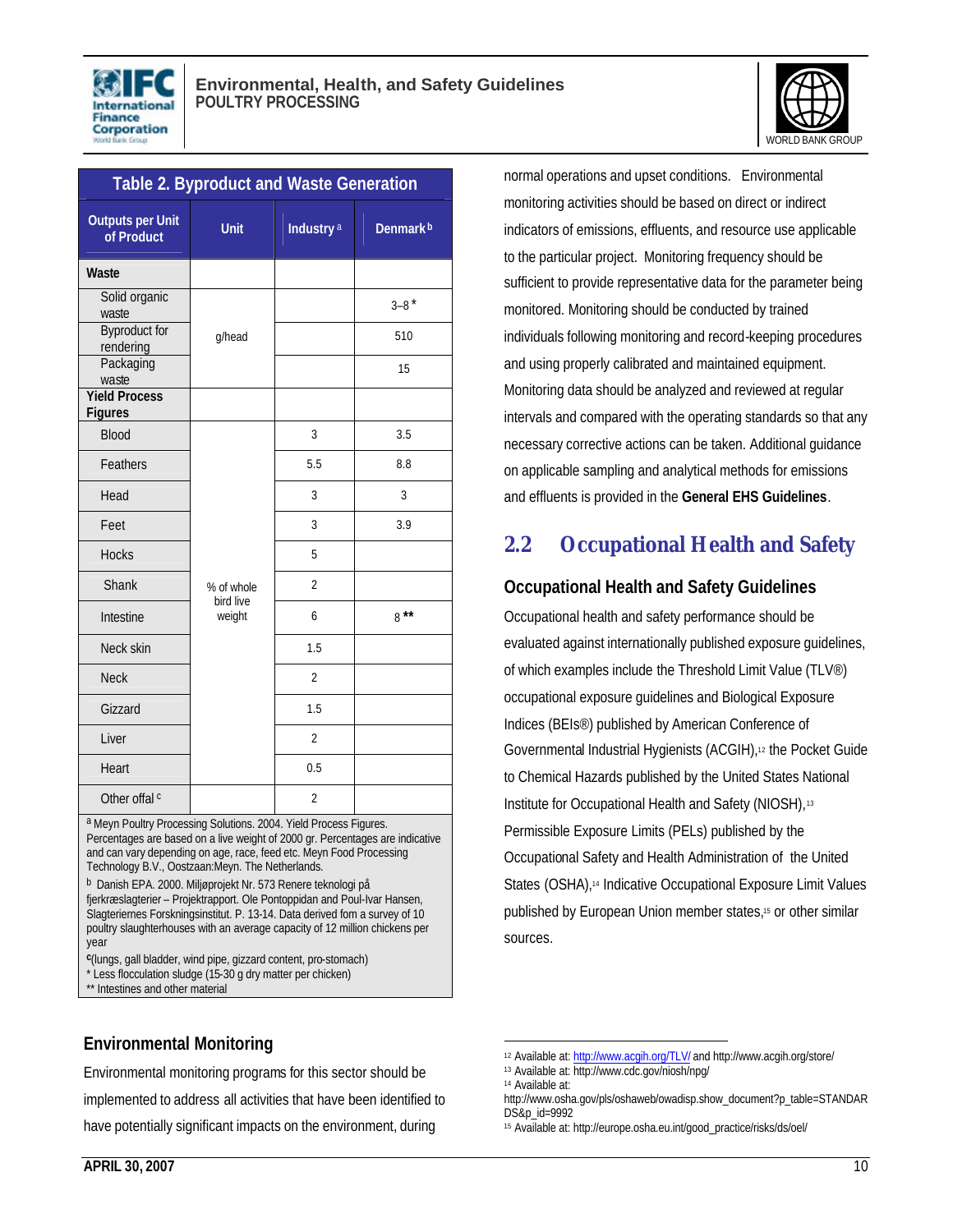



| Table 3. Resource and Energy Consumption                                                                                                                                                                                                                                                                                                                                                                                                                                                                                                                                                                                                                                                                                                                                                                                                                                                                                                                                                                                                                                                                                                                                                                                                                                                                                                                          |                                 |                      |                      |                        |                      |      |  |  |
|-------------------------------------------------------------------------------------------------------------------------------------------------------------------------------------------------------------------------------------------------------------------------------------------------------------------------------------------------------------------------------------------------------------------------------------------------------------------------------------------------------------------------------------------------------------------------------------------------------------------------------------------------------------------------------------------------------------------------------------------------------------------------------------------------------------------------------------------------------------------------------------------------------------------------------------------------------------------------------------------------------------------------------------------------------------------------------------------------------------------------------------------------------------------------------------------------------------------------------------------------------------------------------------------------------------------------------------------------------------------|---------------------------------|----------------------|----------------------|------------------------|----------------------|------|--|--|
| Outputs per Unit<br>of Product                                                                                                                                                                                                                                                                                                                                                                                                                                                                                                                                                                                                                                                                                                                                                                                                                                                                                                                                                                                                                                                                                                                                                                                                                                                                                                                                    | <b>Units</b>                    | Finland <sup>a</sup> | Nordic <sup>b</sup>  | <b>EU</b> <sup>c</sup> | Denmark <sup>d</sup> |      |  |  |
| Energy / Fuel                                                                                                                                                                                                                                                                                                                                                                                                                                                                                                                                                                                                                                                                                                                                                                                                                                                                                                                                                                                                                                                                                                                                                                                                                                                                                                                                                     |                                 |                      |                      |                        | Chicken              | Duck |  |  |
| Electricity                                                                                                                                                                                                                                                                                                                                                                                                                                                                                                                                                                                                                                                                                                                                                                                                                                                                                                                                                                                                                                                                                                                                                                                                                                                                                                                                                       | kWh/head                        | 0.67                 | $\sim$ $\sim$ $\sim$ | $\sim$ $\sim$          | 0.37                 | 0.93 |  |  |
|                                                                                                                                                                                                                                                                                                                                                                                                                                                                                                                                                                                                                                                                                                                                                                                                                                                                                                                                                                                                                                                                                                                                                                                                                                                                                                                                                                   | kWh/kg<br>slaughtered<br>animal | 0.49                 | $0.16 - 0.86$        | $\sim$ $\sim$          | 0.21                 | 0.24 |  |  |
| Heat                                                                                                                                                                                                                                                                                                                                                                                                                                                                                                                                                                                                                                                                                                                                                                                                                                                                                                                                                                                                                                                                                                                                                                                                                                                                                                                                                              | kWh/head                        | 0.69                 | $\sim$ $\sim$ $\sim$ | $\sim$ $\sim$          | 0.22                 | 0.97 |  |  |
|                                                                                                                                                                                                                                                                                                                                                                                                                                                                                                                                                                                                                                                                                                                                                                                                                                                                                                                                                                                                                                                                                                                                                                                                                                                                                                                                                                   | kWh/kg<br>slaughtered<br>animal | 0.50                 | $0.03 - 0.16$        | $\sim$                 | 0.12                 | 0.25 |  |  |
| Total energy<br>consumption                                                                                                                                                                                                                                                                                                                                                                                                                                                                                                                                                                                                                                                                                                                                                                                                                                                                                                                                                                                                                                                                                                                                                                                                                                                                                                                                       | kWh/head                        | $\sim$ $\sim$        | $\sim$ $\sim$ $\sim$ | $\sim$                 | 0.59                 | 1.87 |  |  |
|                                                                                                                                                                                                                                                                                                                                                                                                                                                                                                                                                                                                                                                                                                                                                                                                                                                                                                                                                                                                                                                                                                                                                                                                                                                                                                                                                                   | kWh/kg<br>slaughtered<br>animal | ---                  | ---                  | $0.152 - 0.86$         | 0.33                 | 0.49 |  |  |
| <b>Water Consumption</b>                                                                                                                                                                                                                                                                                                                                                                                                                                                                                                                                                                                                                                                                                                                                                                                                                                                                                                                                                                                                                                                                                                                                                                                                                                                                                                                                          |                                 |                      |                      |                        |                      |      |  |  |
|                                                                                                                                                                                                                                                                                                                                                                                                                                                                                                                                                                                                                                                                                                                                                                                                                                                                                                                                                                                                                                                                                                                                                                                                                                                                                                                                                                   | l/head                          | 17.9-18.7            | $\sim$               | $\sim$                 | 16.1                 | 43   |  |  |
|                                                                                                                                                                                                                                                                                                                                                                                                                                                                                                                                                                                                                                                                                                                                                                                                                                                                                                                                                                                                                                                                                                                                                                                                                                                                                                                                                                   | I/kg slaughtered<br>animal      | 12.8-14.0            | $\sim$ $\sim$ $\sim$ | 5.07-67.4              | 8.6                  | 10.1 |  |  |
| a Finnish Environment Institute. 2002. Finnish Expert Report on Best Available Techniques in Slaughterhouses and Installations for the Disposal or Recycling of Animal<br>Carcasses and Animal Waste. The Finnish Environment. 539. Helsinki. 2002. Table 3, p. 19. Energy consumption by Finnish slaughterhouses (including stand alone<br>slaughterhouses as well as plants with integrated meat cutting, deboning, and further processing). (The number of installations where data was obtained varies from 1 to<br>5); and Table 5. p. 20. Water consumption by Finnish slaughterhouses (including stand alone slaughterhouses as well as plants with integrated meat cutting, deboning,<br>and further processing). (The number of installations where data was obtained varies from 1 to 4).<br><sup>b</sup> Nordic Council of Ministers, BAT report, TemaNord 2001.553, p.72, Main key figures for the poultry slaughter process based on averages of data supplied by 8<br>slaughterhouses in Denmark in 1998.<br><sup>c</sup> European Commission. 2005. Integrated Pollution Prevention and Control. Reference Document on Best Available Techniques in the Slaughterhouse and Animal By-<br>reducts inductive Souther EC, D, 107, Table beading "Consumption and emission data for poultry slaughter", http://eip.pob.irs.gs (assessed on 20,10,2005) |                                 |                      |                      |                        |                      |      |  |  |

products Industries. Seville: EC. P. 107. Table heading "Consumption and emission data for poultry slaughter". http://eippcb.jrc.es (accessed on 20-10-2005). <sup>d</sup> Danish EPA. 2000. Miljøprojekt Nr. 573 Renere teknologi på fjerkræslagterier – Projektrapport. Ole Pontoppidan and Poul-Ivar Hansen, Slagteriernes Forskningsinstitut. P. 10-14. Data derived fom a survey of 10 poultry slaughterhouses with an average capacity of 12 million chickens per year and 1duck slaughterhouse with an average capacity of 0.5 million ducks per year.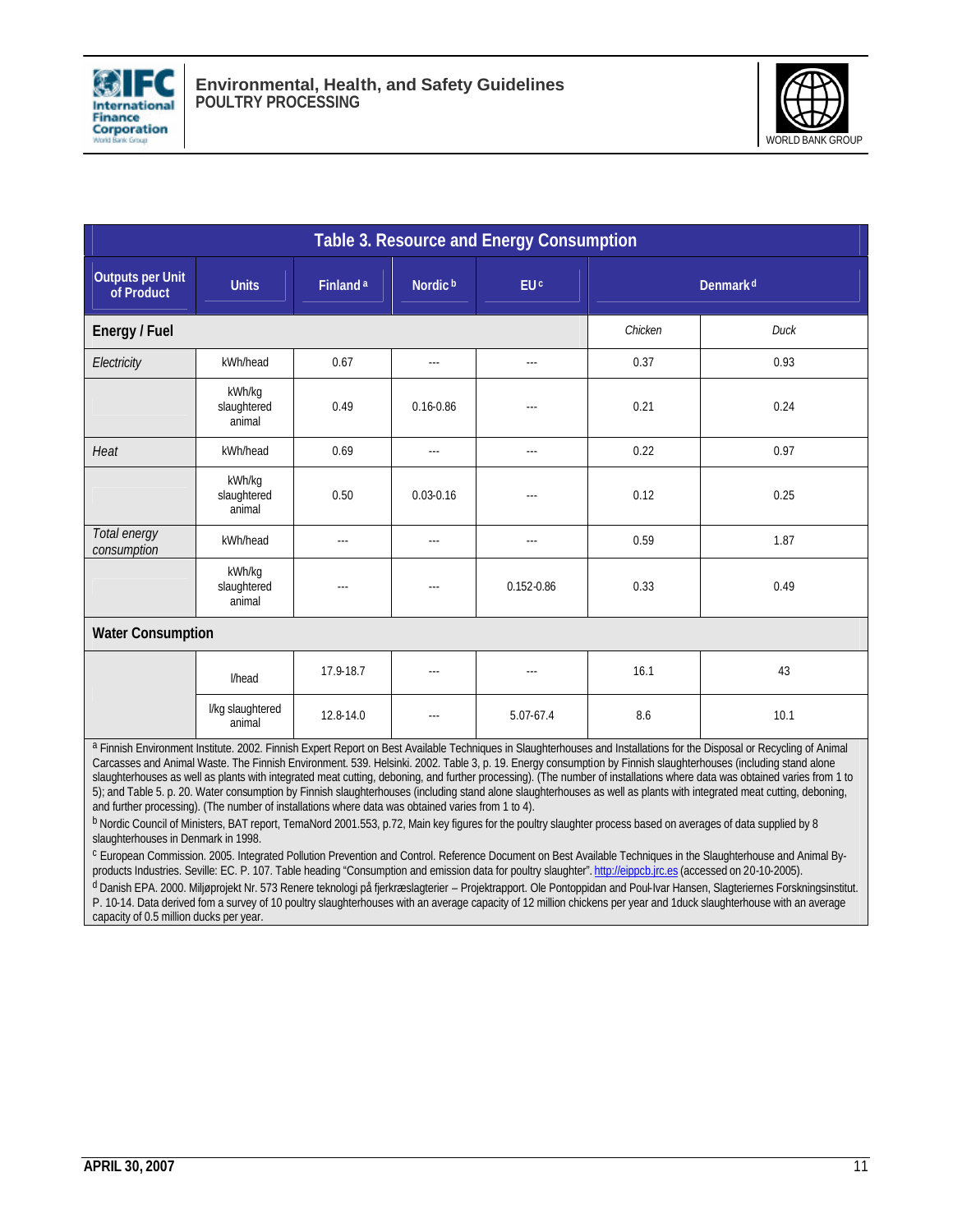



### **Accident and Fatality Rates**

Projects should try to reduce the number of accidents among project workers (whether directly employed or subcontracted) to a rate of zero, especially accidents that could result in lost work time, different levels of disability, or even fatalities. Facility rates may be benchmarked against the performance of facilities in this sector in developed countries through consultation with published sources (e.g. US Bureau of Labor Statistics and UK Health and Safety Executive)<sup>16</sup>.

### **Occupational Health and Safety Monitoring**

The working environment should be monitored for occupational hazards relevant to the specific project. Monitoring should be designed and implemented by accredited professionals<sup>17</sup> as part of an occupational health and safety monitoring program. Facilities should also maintain a record of occupational accidents and diseases and dangerous occurrences and accidents. Additional guidance on occupational health and safety monitoring programs is provided in the **General EHS Guidelines**.

<sup>16</sup> Available at: http://www.bls.gov/iif/ and

http://www.hse.gov.uk/statistics/index.htm

<sup>17</sup> Accredited professionals may include Certified Industrial Hygienists,

Registered Occupational Hygienists, or Certified Safety Professionals or their equivalent.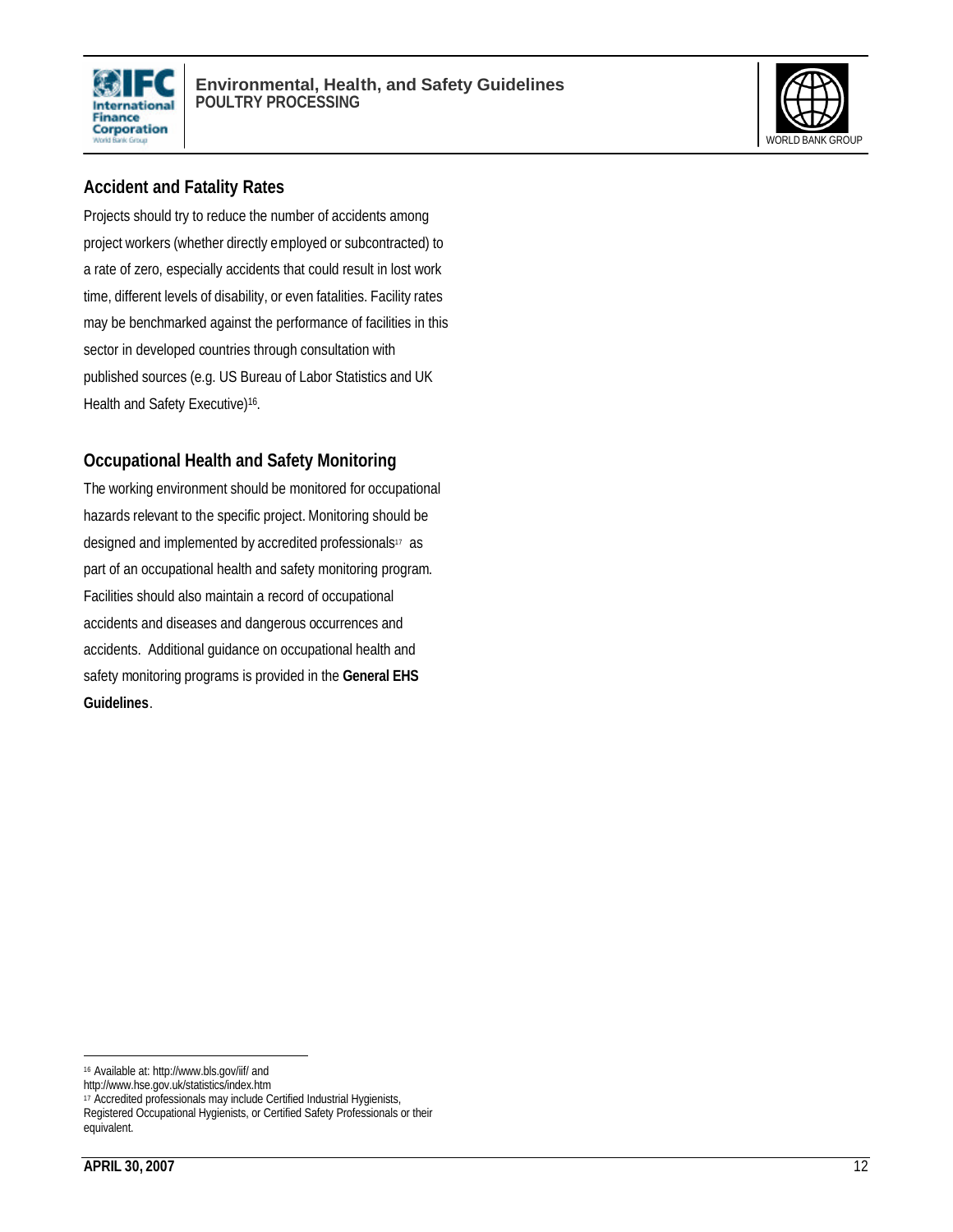



# **3.0 References and Additional Sources**

Arbejdstilsynet. 1998. Arbejdsmiljøvejviser 38. Fjerkræslagterier, fiske- og foderfabrikker. Copenhagen: Arbejdstilsynet. Available at: http://www.arbejdstilsynet.dk/graphics/at/pdf/ arbejdsmiljoevejvisere/amv-38.pdf (accessed on 20-10-2005).

Arbejdstilsynet. 2005. Anmeldte arbejdsbetingede lidelser 1999–2000. Årsopgørelse 2004. Copenhagen: Arbejdstilsynet. (Reported accumulated occupational disease 1999–2004. Annual report 2004). Available at: http://www.at.dk/graphics/at/07-Arbejdsmiljoe-i-tal/02- Arbejdsskader/Aarsopgoerelser/Anmeldte-arbejdsbetingede-lidelser-2004.pdf (accessed on 20-10-2005).

U.S. Bureau of Labor Statistics (BLS). 2004a. Industry Injury and Illness Data – 2004. Supplemental News Release Tables. Table SNR05: Incident rate and number of nonfatal occupational injuries by industry, 2004. Washington, DC: BLS. Available at: http://www.bls.gov/iif/home.htm and http://www.bls.gov/iif/oshwc/osh/os/ostb1479.pdf (accessed on 20-10-2005).

BLS. 2004b. Census of Fatal Occupational Injuries Charts, 1992–2004. Number and rate of fatal occupational injuries by private industry sector, 2004. (Table page 10). Washington, DC: BLS. Available at http://www.bls.gov/iif/oshwc/cfoi/cfch0003.pdf (accessed on 20-10-2005).

Centro de Promoción de Tecnologías Sostenibles (CPTS). 2005. Guía Técnica de Producción Más Limpia para Mataderos de Bovinos. (Cleaner technology guidelines for slaughterhouses). Bolivia: CPTS. Available at: www.cpts.org (accessed on 05-04-2006).

European Commission (EC). 2005. Integrated Pollution Prevention and Control, Reference Document on Best Available Techniques in the Slaughterhouses and Animal by-product industries. BREF, European Commission, May 2005. Adopted final BREF. Seville: EC. Available at: http://eippcb.jrc.es/pages/FActivities.htm (accessed on 20-10-2005).

EC. 2003. Integrated Pollution Prevention and Control, Reference Document on Best Available Techniques in the Slaughterhouses and Animal by-product industries. BREF, European Commission, November 2003. Not final document. Seville: EC. Available at: http://www.bvt.umweltbundesamt.de/archive/esslaughterhouses and http://www.bvt.umweltbundesamt.de/kurzue.htm (accessed on 20-10-2005).

EC. 1996. Council Directive 96/61/EC of 24 September 1996 concerning integrated pollution prevention and control (IPPC). Brussels: EC. Available at: http://europa.eu.int/comm/environment/ippc/index.htm Consolidated: http://europa.eu.int/eur-lex/en/consleg/pdf/1996/ en\_1996L0061\_do\_001.pdf (accessed on 05-04-2006).

European Economic Communities (EEC). 2006. Council Directive 2005/94(EC of 20 December 2005 on Community measures for the control of avian influenza and repealing Directive 92/40/EEC. Official Journal of the European Union. 14.1.2006. Brussels:EC. Available at:

http://www.defra.gov.uk/animalh/diseases/notifiable/disease/ai/pdf/ai-directiveoj.pdf#search=%22EC%20Directive%202005%2F94%22 (accessed on 07-09- 2006).

EEC. 2002. Regulation (EC) no 1774/2002 of the European Parliament and of the Council of 3 October 2002 laying down health rules concerning animal byproducts not intended for human consumption. Brussels: EEC. Available at: www.europa.eu.int/eur-lex/en/consleg/pdf/2002/en\_2002R1774\_do\_001.pdf (accessed on 05-04-2006).

EEC. 1991. European Council Directive 91/497/EEC of 29 July 1991 amending and consolidating Directive 64/433/EEC on health problems affecting intra Community trade in fresh meat to extend it to the production and marketing of fresh meat. Brussels: EEC. Available at: www.europa.eu.int/eurlex/en/consleg/pdf/1991/en\_1991L0497\_do\_001.pdf (accessed on 05-04-2006).

Food and Agriculture Organization and World Health Organization (FAO and WHO).1962–2005. "Codex Alimentarius." Geneva: FAO and WHO. Available at: http://www.codexalimentarius.net/web/index\_en.jsp (accessed on 20-10-2005).

Health and Safety Commission (HSC). 2005a. United Kingdom. Rates of reported fatal injury to workers, non fatal injuries to employees and LFS rates of reportable injury to workers in manufacturing. London: National Statistics. Available at: http://www.hse.gov.uk/statistics/industry/manufacturingld1.htm#notes (accessed on 20-10-2005).

HSC. 2005b. Health and Safety Statistics 2004/05.London: National Statistics. Available on Page 21 at: http://www.hse.gov.uk/statistics/overall/hssh0405.pdf (accessed on 20-10-2005).

HSC. 2005c. United Kingdom. Statistics of fatal injuries 2004/05. Fatal injuries to workers in manufacturing (p.7). London: National Statistics. Available at www.hse.gov.uk/statistics/overall/fatl0405.pdf (accessed on 20-10-2005).

Health & Safety Executive (HSE). 1997. HSE Information Sheet. Priorities for Health and Safety in the Poultry Processing Industry. Food Sheet No. 11. Sheffield: HSE. Available at: http://www.hse.gov.uk/pubns/fis11.pdf (accessed on 20-10-2005).

Irish Environmental Protection Agency (EPA). 1996a. BATNEEC Guidance Note for the Slaughter of Animals. Wexford: Irish EPA. Available at: http://www.epa.ie/Licensing/IPPCLicensing/BATNEECGuidanceNotes/FileUploa d,585,en.DOC (accessed on 20-10-2005).

Irish EPA. 1996b. BATNEEC Guidance Note for the Rendering of Animal Byproducts. Wexford: Irish EPA. Available at: http://www.epa.ie/Licensing/IPPCLicensing/BATNEECGuidanceNotes/ (accessed on 20-10-2005).

Irish EPA. 1996c. BATNEEC Guidance Note for the Poultry Production Sector. Wexford: Irish EPA. Available at: http://www.epa.ie/Licensing/IPPCLicensing/BATNEECGuidanceNotes/ (accessed on 20-10-2005).

Irish EPA. 2004. IPC Guidance Note on Storage and Transfer of Materials for Scheduled Activities. Wexford: Irish EPA. Available at: www.epa.ie (accessed on 20-10-2005).

India Environmental Protection Agency. 1998. LIQUID EFFLUENT STANDARDS - Category: 52.0 SLAUGHTER HOUSE, MEAT & SEA FOOD INDUSTRY. EPA Notification S.O. 64(E), dt. 18 January 1998. Delhi: India EPA. Available at: http://www.cpcb.nic.in/standard52.htm (accessed on 05-04-2006).

International Standards Organization (ISO). 2005. ISO 20000: 2005: Food safety management systems - Requirements for any organization in the food chain. Geneva: ISO. Available at: http://www.iso.org/iso/en/CatalogueDetailPage.CatalogueDetail?CSNUMBER=3 5466&ICS1=67&ICS2=20&ICS3= (accessed on 05-04-2006).

Livestock, Environment and Development Initiative (LEAD). 1996. Management of Waste from Animal Product Processing. L.A.H.M. Verheijen, D. Wiersema,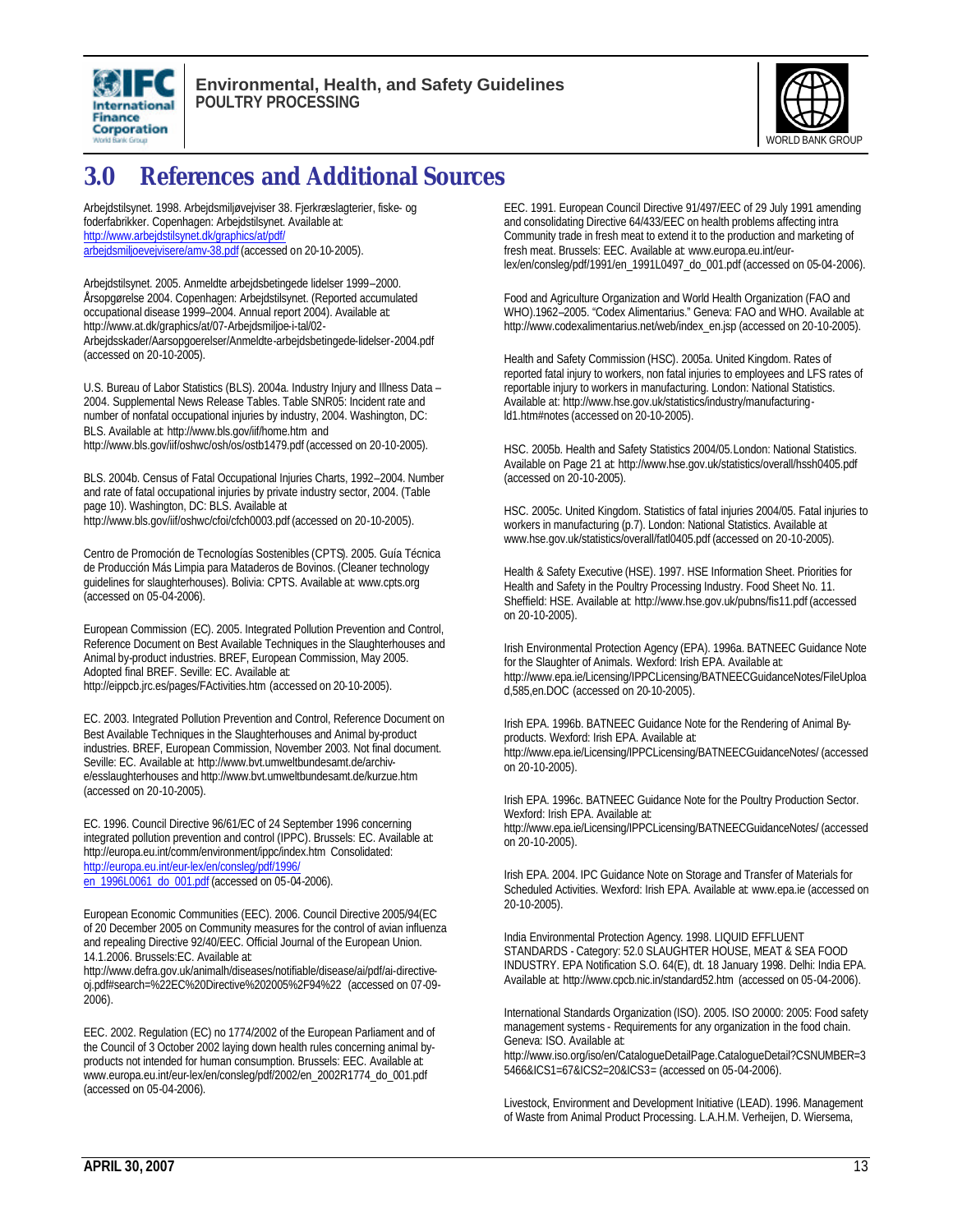



L.W. Hulshoff Pol, J. De Wit. International Agriculture Centre, Wageningen, The Netherlands. Study Coordination by FAO, U.S. Agency for International Development, World Bank and LEAD. Available at: http://www.virtualcentre.org/en/library/CDlibrary/PUBS/X6114E/x6114e00.htm# Contents or www.fao.org/WAIRDOCS/LEAD/X6114E/X6114E00.HTM (accessed on 05-04-2006).

Mexico [Secretaría de Medio Ambiente, Recursos Naturales y Pesca ]. 1997. NORMA OFICIAL MEXICANA NOM-001-ECOL-1996, QUE ESTABLECE LOS LIMITES MAXIMOS PERMISIBLES DE CONTAMINANTES EN LAS DESCARGAS RESIDUALES EN AGUAS Y BIENES NACIONALES. Publicada en Diario Oficial de la Federación de fecha 6 de enero de 1997. (Mexican official norm -001- ECOL- 1996, which establish the maximum permissible limits for contaminants in effluents). [Mexico City]: [Secretaría de Medio Ambiente, Recursos Naturales y Pesca]. Available at: http://www.rolac.unep.mx/deramb/compendio\_legislacion/LegislacionNacionalM exicana/Normas/Areas/NormasSEMARNAT/LIMITES%20MAXIMOS%20PERMI SIBLES%20DE%20CONTAMINANTES%20EN%20LAS%20DESCARGA.pdf (accessed on [05-04-2006).

Nordic Council of Ministers. 2001. TemaNord 2001:553, Best Available Techniques (BAT) in Nordic Slaughterhouses. Copenhagen: Nordic Council of Ministers.

Thailand Ministry of Science, Technology and Environment (MOSTE).1996. Industrial effluent Standard. Source: Notification the Ministry of Science, Technology and Environment, No. 3, B.E.2539 (1996) issued under the Enhancement and Conservation of the National Environmental Quality Act B.E.2535 (1992). Bangkok: MOSTE. Available at: http://www.pcd.go.th/info\_serv/en\_reg\_std\_water04.html#s1 (accessed on January 2006).

UK Environment Agency. 2001. Sector Guidance Note IPPC S6.11. Guidance for the Poultry Processing Sector. Integrated Pollution and Control (IPPC). Bristol, UK: UK Environment Agency. Available at http://www.environmentagency.gov

.uk/business/444304/444364/577703/?version=1&lang=\_e (accessed on 05-04- 2006).

United Nations Environment Programme (UNEP). 2000. Cleaner Production Assessment in Meat Processing. COWI for UNEP and Danish Environmental Protection Agency. Paris: UNEP. Available at: http://www.agrifoodforum.net/publications/guide/index.htm and http://www.agrifoodforum.net/publications/guide/meatguide.zip (accessed on 05-04-2006).

US EPA (Environmental Protection Agency). 2004a. Effluent Limitations Guidelines and New Source Performance Standards for the Meat and Poultry Products Point Source Category. ENVIRONMENTAL PROTECTION AGENCY 40 CFR Part 432, Federal Register: September 8, 2004. Washington, DC: US EPA. Available at: http://www.epa.gov/fedrgstr/EPA-

WATER/2004/September/Day-08/w12017.htm (Introduction to Clean Water Act: http://www.epa.gov/region5/water/cwa.htm) (accessed on 20-10-2005).

US Environmental Protection Agency. 2004b. Technical Development Document for the Final Effluent Limitations Guidelines and Standards for the Meat and Poultry Products Point Source Category (40 CFR 432) Volume 2 of 4. EPA – 821-R-04-011. Washington: US Environmental Protection Agency. Washington, DC: US EPA. Available at:

http://www.epa.gov/waterscience/guide/mpp/tdd/vol2.pdf

http://www.epa.gov/waterscience/guide/mpp/

(Volume 1: http://www.epa.gov/waterscience/guide/mpp/tdd/vol1.pdf) (accessed on 20-10-2005).

Water Environment Federation. 2005. Standard Methods for the Examination of Water and Wastewater, 21st Edition. American Public Health Association

(APHA), American Water Works Association (AWWA) & Water Environment Federation (WEF). Available at: www.standardmethods.org (accessed on 05-04- 2006).

Waste Reduction Resource Center. 2005. The Meat Processing Topic Hub™. Raleigh: Waste Reduction Resource Center. Available at:

http://wrrc.p2pays.org/p2rx/subsection.cfm?hub=449&subsec=15&nav=15&CFI D=128311&CFTOKEN=14135054 and

http://wrrc.p2pays.org/p2rx/toc.cfm?hub=449&subsec=7&nav=7 (accessed on 05-04-2006).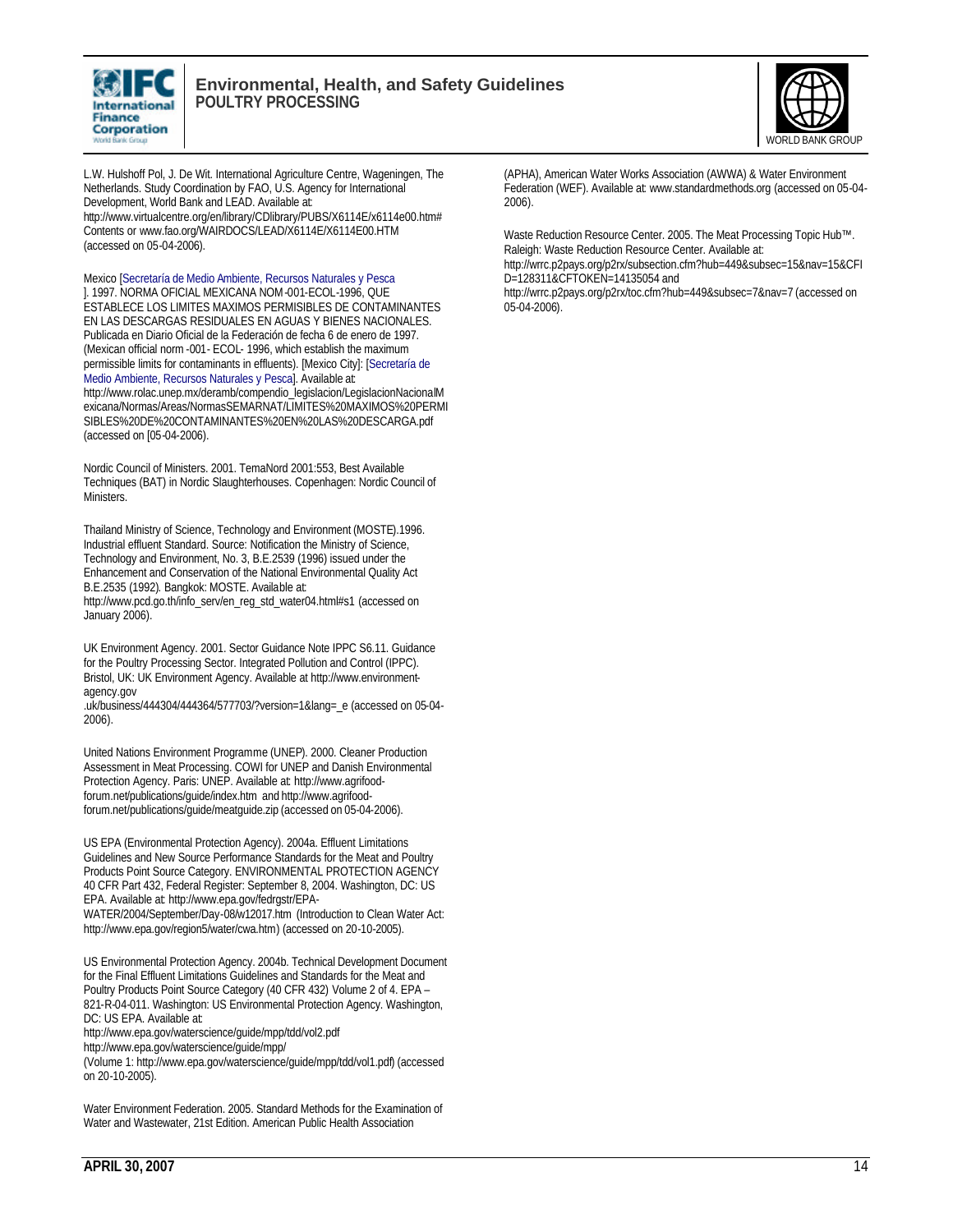



# **Annex A: General Description of Industry Activities**

The most common product produced in poultry slaughterhouses is the whole bird. However, poultry meat can be further processed into various products based on the type of poultry meat (e.g. from simple cuts to ready-to-eat meals). Figure A-1 provides a simplified diagram of the various operations performed in poultry processing.



### **Preprocessing**

The birds are transported by truck to the poultry slaughterhouse, usually in specially designed crates that are stacked on racks and then loaded onto the vehicle. Consideration should be given to prevent heat stress during transport, which may jeopardize animal welfare and cause bird fatalities.

Upon arrival at the poultry slaughterhouse, the birds are held in the reception area in the transport crates, pending veterinarian inspection. The reception area should be designed to avoid heat stress. The official veterinarian then inspects each transport crate of live birds to approve them for human consumption. Sick birds are killed and disposed of. Birds that may be infected with Highly Pathogenic Avian Influenza (HPAI), are segregated to avoid contact with healthy birds, slaughtered, and their remains transported off-site for final disposal. Trucks and equipment (e.g. crates and racks) used for transport, as well as personnel, should be thoroughly cleaned and disinfected to prevent disease transmission from one farm to another.

After inspection, the birds are removed from the crates in the reception area and put on the killing line. The birds are hung upside down by their feet by shackles on a conveyor, which moves them to the stunning area. Once the birds are shackled, stunning is carried out using one of three possible methods that include: (i) an electrically-charged water bath; (ii) gas inhalation; or (iii) a blow to the head using a blunt object.

# **Slaughtering, Bleeding, and Scalding**

Slaughtering can be performed manually or by using an automatic circular knife system. The equipment should be kept sharp at all times, and mechanical slaughtering should be supervised at all times to ensure that all birds are cut correctly. The birds should bleed for at least two minutes to ensure a total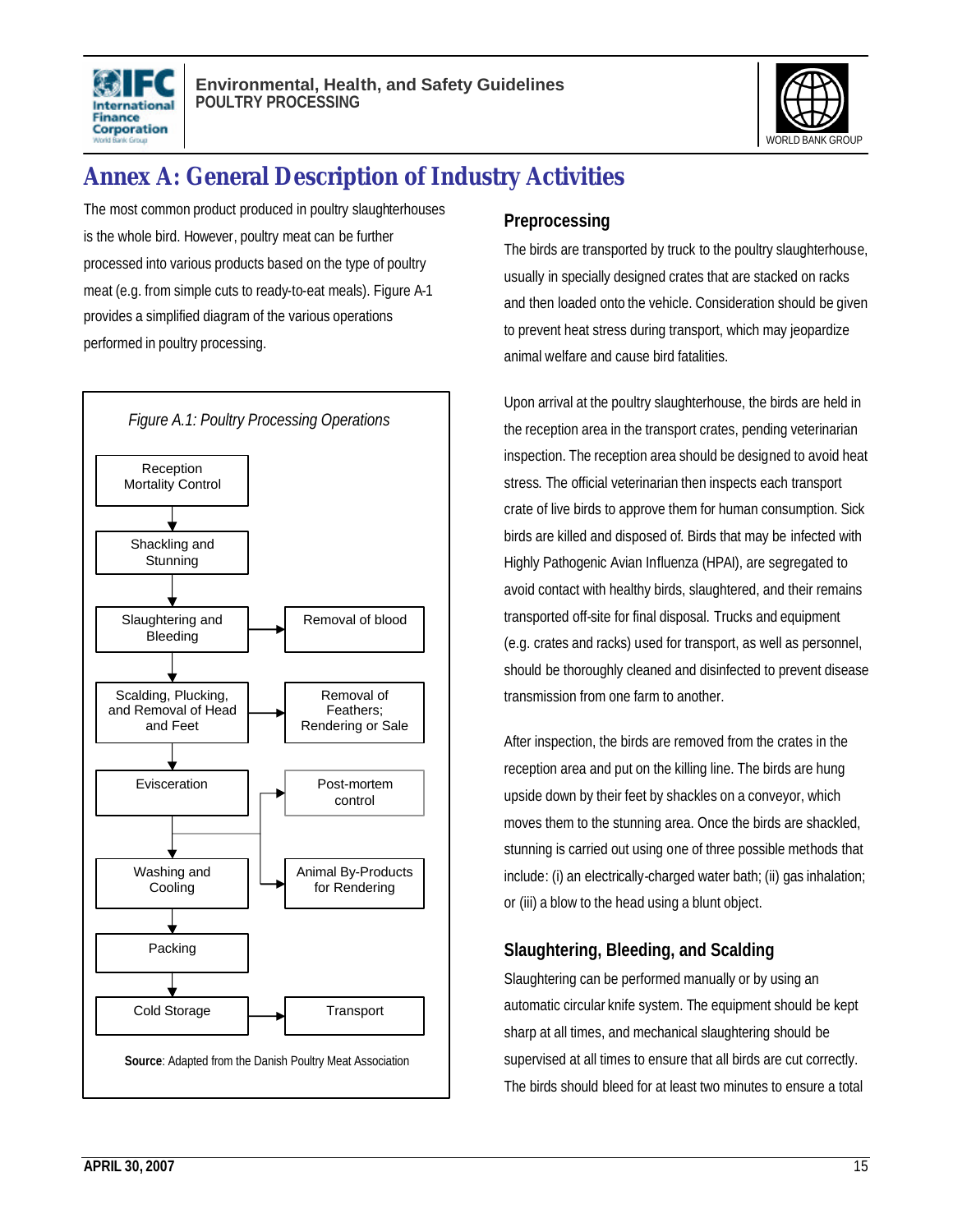



bleed-out. The blood is collected in a tank and handled as an animal by-product for further processing.

After bleeding, the birds are exposed to either steam or hot water as part of the scalding procedures. Scalding loosens the feathers and facilitates plucking. If high-temperature scalding is used, the epidermis will be removed during the plucking process. The scalding process is controlled by regulating temperature and time. Birds prepared for subsequent freezing are scalded at approximately 65 degrees Celsius (°C) and birds prepared for chilled distribution are scalded at approximately 60oC. During low-temperature scalding, water should be continuously added to the scalding tank because the birds absorb water. Cross-contamination of the birds can be reduced during the scalding process by applying a counter-current flow where clean make-up water is added near the point where scalded birds are removed (at the opposite end of the tank from where birds are introduced). Steam scalding can reduce energy consumption and improve hygiene, but this technique is still in the developmental phase.

### **Further Processing and Evisceration**

Feathers are removed in a specially designed plucking machine or by hand. All rotating parts of the machine must be in good working order to avoid damaging the skin of the bird. Feathers are collected and treated as an animal by-product. The birds are showered with water during the automated plucking operation and the feathers are collected in a trough under the plucking machine. The feathers are then transported with recirculated water through a screen and into a container.

If possible, waterfowl feathers are collected and sold. Plucking of waterfowl is difficult, and an extra process is necessary to remove all feathers and downs. Waterfowl may either be plucked manually or by using a process in which the birds are dipped in a bath of hot liquid wax. The hardened wax with the

feathers attached is hand stripped after cooling, removing the feathers that were not removed in the first plucking process.

Following scalding and plucking activities, the head and feet are removed. The heads from birds are treated as animal byproducts. The feet are treated as animal by-products or, if they are going to be used for human consumption, are further processed using heat and mechanical treatment to remove inedible parts, followed by a visual quality inspection. The neck is broken off and residues present in the windpipe are removed from the neck cavity.

Evisceration is carried out mechanically or manually to remove the internal organs. Care must be taken to prevent contamination with material from the intestinal tract. The open bird and the organs are presented for inspection by a trained individual. Birds unfit for human consumption are removed. Inedible organs including the intestinal tract and lungs are removed and treated as animal by-products. The eviscerated carcass should be rinsed internally and externally with potable water before further processing.

# **Storing and Packaging**

After rinsing, the carcass should be cooled as quickly as possible to at or below 4°C. Several methods are used for chilling including air chilling, which takes place in either a chill room or by continuous air blast; spray chilling, where water aerosols are added to the air; and immersion chilling, which involves moving carcasses through a counter-flow current in a water bath. If this last process is used, the maximum amount of water uptake must be considered.

Birds are weighed individually and sorted according to their weight. After weighing, the birds are inspected visually and categorized. Whole birds are typically packed in plastic bags or in containers wrapped in film. All packing material should be approved according to current national regulation or other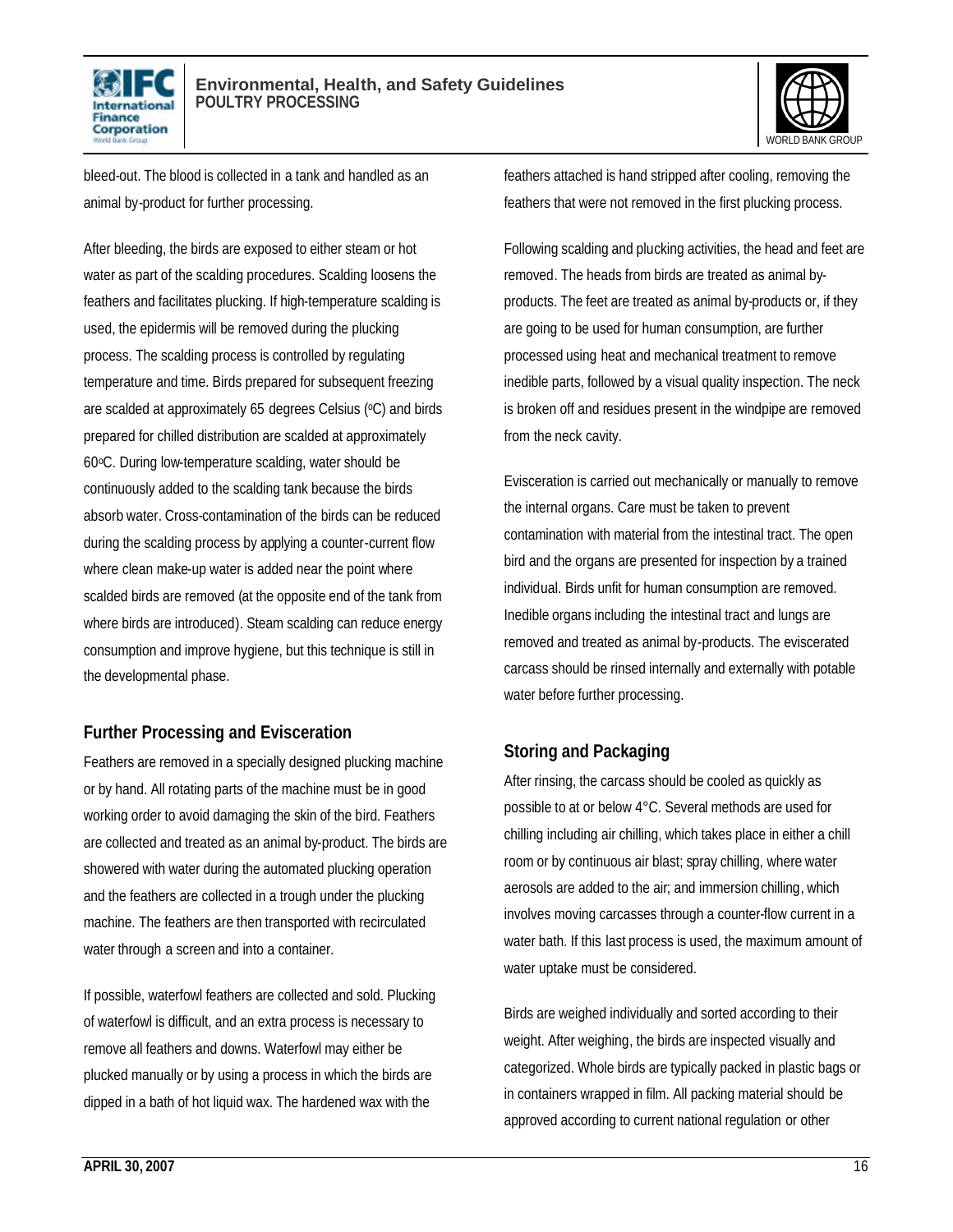



internationally accepted approaches. <sup>18</sup> Birds are stored before sale at or below 4°C. Birds intended to be sold as quick-frozen poultry are frozen in a blast freezer or similar equipment that enable rapid freezing.

### **Cleaning**

Cleaning is one of the most important processes in a poultry processing plant. Some rinsing and cleaning should occur during working hours. After working hours, a total cleaning and disinfection of the plant is carried out, normally on a daily basis. The cleaning process involves these major steps, including disassembling of machinery and equipment, as necessary; physical removal of solid material; rinsing and washing cycles; disinfection; drying; and application of lubricants.

### **Rendering**

Rendering is a heat treatment of animal by-products to eliminate the risk of spreading disease to animals and humans, and to produce usable products such as proteins and fat. Rendering includes evaporative processes that may generate a foul odor. Although rendering is usually conducted at off-site facilities, some poultry slaughterhouses have special, isolated areas of the slaughterhouse designated for on-site rendering.

### *Low-Risk Material*

Low-risk by-products are by-products obtained from animals that have been approved as fit for human consumption (e.g. blood, heads, and feet). Blood is collected in a separate tank. Depending on the storage time before further processing, the need for cooling and chemicals that can prevent coagulation should be considered. Blood is filtered and spray dried to produce blood meal. Blood meal can be used for feeding of fish, pets, and other animals.

Feathers are collected in a separate container. Before transfer to the container, water from the scalding process has to be pressed out of the feathers. Because the plucking process can remove portions of the heads as well, some heads may be present with the feathers. Feathers can be burned to produce heat, or processed with heat to hydrolyze the proteins. The lowvalue proteins from feathers can be used in pet food or animal feed.

Heads and feet that are not destined for human consumption are collected in a separate container. When these by products are to be used for human consumption they should be approved during the inspection process. Typically, feet used for human consumption are heat treated in order to remove skin and nails before packing. Heads are normally not used for human consumption, although duck tongues are consumed in some countries.

# *High-Risk Material*

High-risk by-products include birds that have died from reasons other than slaughtering, condemned birds, and condemned parts of birds, as well as all other by-products not intended for human consumption. Solid organic material that is captured in the wastewater treatment system screens with a particle size of 6 millimeters (mm) or more should also be treated as high-risk by-products and sent for rendering. Grids used in the slaughterhouse and pre-filtering of waste streams should be designed so that these kinds of animal by-products can be recovered and sent for rendering.

# *Processing By-products*

By-products should be collected in separate containers, which are isolated in such a way that food safety is not jeopardized. The container should be covered to prevent wild birds and animals from coming into contact with the material. The material

 $\overline{a}$ 18 For an example refer to the US Food and Drug Administration's (FDA) Inventory of Effective Food Contact Substances (http://www.cfsan.fda.gov/)